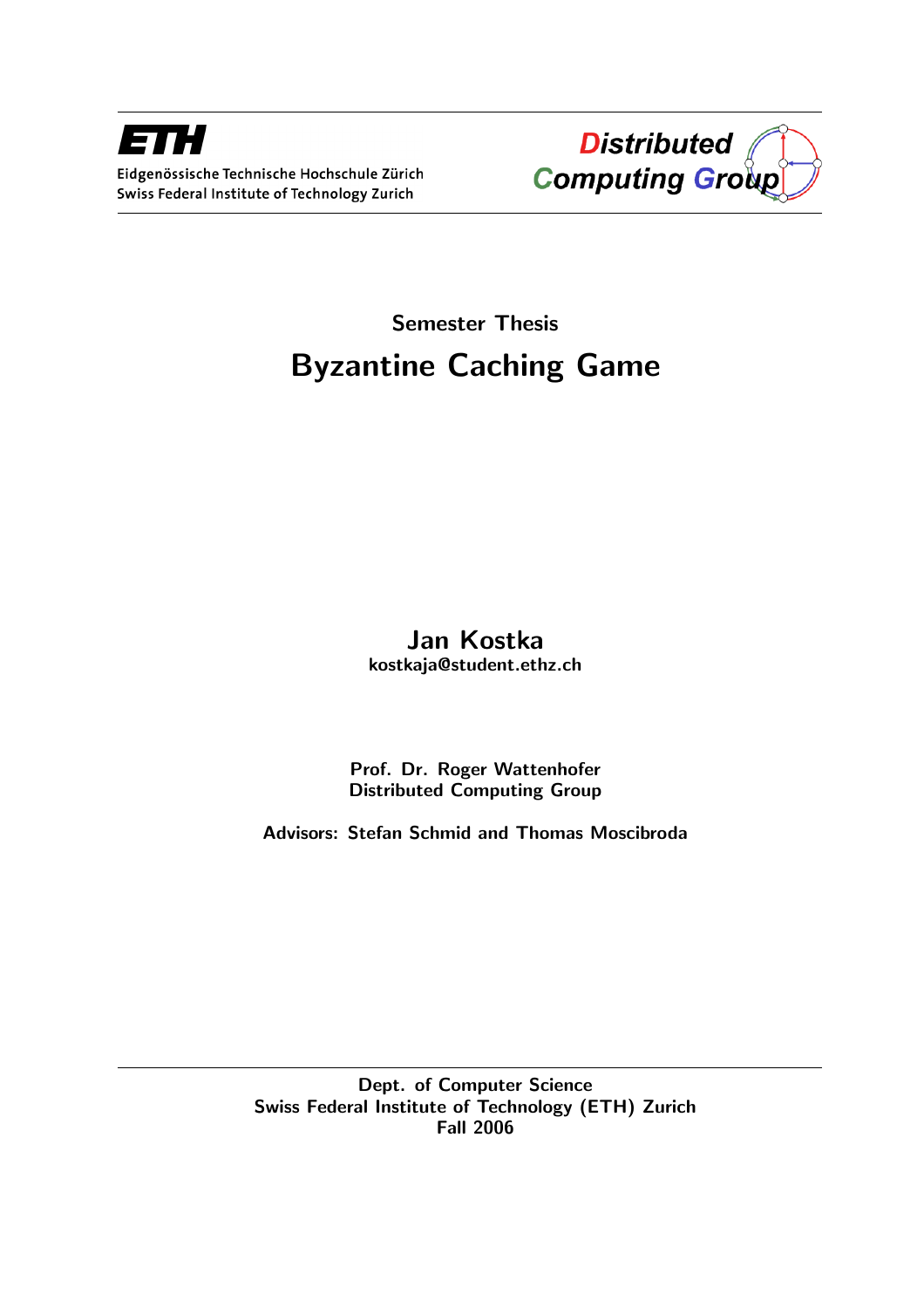# Contents

| $\mathbf{1}$ |       | Introduction                                             | 3              |  |  |  |
|--------------|-------|----------------------------------------------------------|----------------|--|--|--|
| $\bf{2}$     |       | <b>Related Work</b>                                      | 3              |  |  |  |
| 3            | Model |                                                          |                |  |  |  |
|              | 3.1   |                                                          | $\overline{4}$ |  |  |  |
|              | 3.2   |                                                          | $\overline{4}$ |  |  |  |
| 4            |       | Analysis                                                 | $\overline{5}$ |  |  |  |
|              | 4.1   | Star                                                     | 6              |  |  |  |
|              | 4.2   | Line                                                     | $\overline{7}$ |  |  |  |
|              |       | 4.2.1                                                    | $\overline{7}$ |  |  |  |
|              |       | Oblivious Model, Byzantine Nash Equilibrium<br>4.2.2     | 10             |  |  |  |
|              |       | Non-Oblivious Model, Byzantine Nash Equilibrium<br>4.2.3 | 12             |  |  |  |
|              | 4.3   | Grid                                                     | 14             |  |  |  |
|              |       | 4.3.1                                                    | 14             |  |  |  |
|              |       | 4.3.2<br>Nash Equilibrium                                | 16             |  |  |  |
|              |       | 4.3.3<br>Oblivious Model, Byzantine Nash Equilibrium     | 18             |  |  |  |
|              |       | Non-Oblivious Model, Byzantine Nash Equilibrium<br>4.3.4 | 21             |  |  |  |
|              | 4.4   | D-Dimensional Grid                                       | 23             |  |  |  |
| 5            |       | Conclusion                                               | 25             |  |  |  |
| 6            |       | Appendix                                                 | 26             |  |  |  |
|              | 6.1   |                                                          | 26             |  |  |  |
|              | 6.2   | Star                                                     | 26             |  |  |  |
|              | 6.3   | Line                                                     | 29             |  |  |  |
|              | 6.4   |                                                          | 32             |  |  |  |
|              |       |                                                          |                |  |  |  |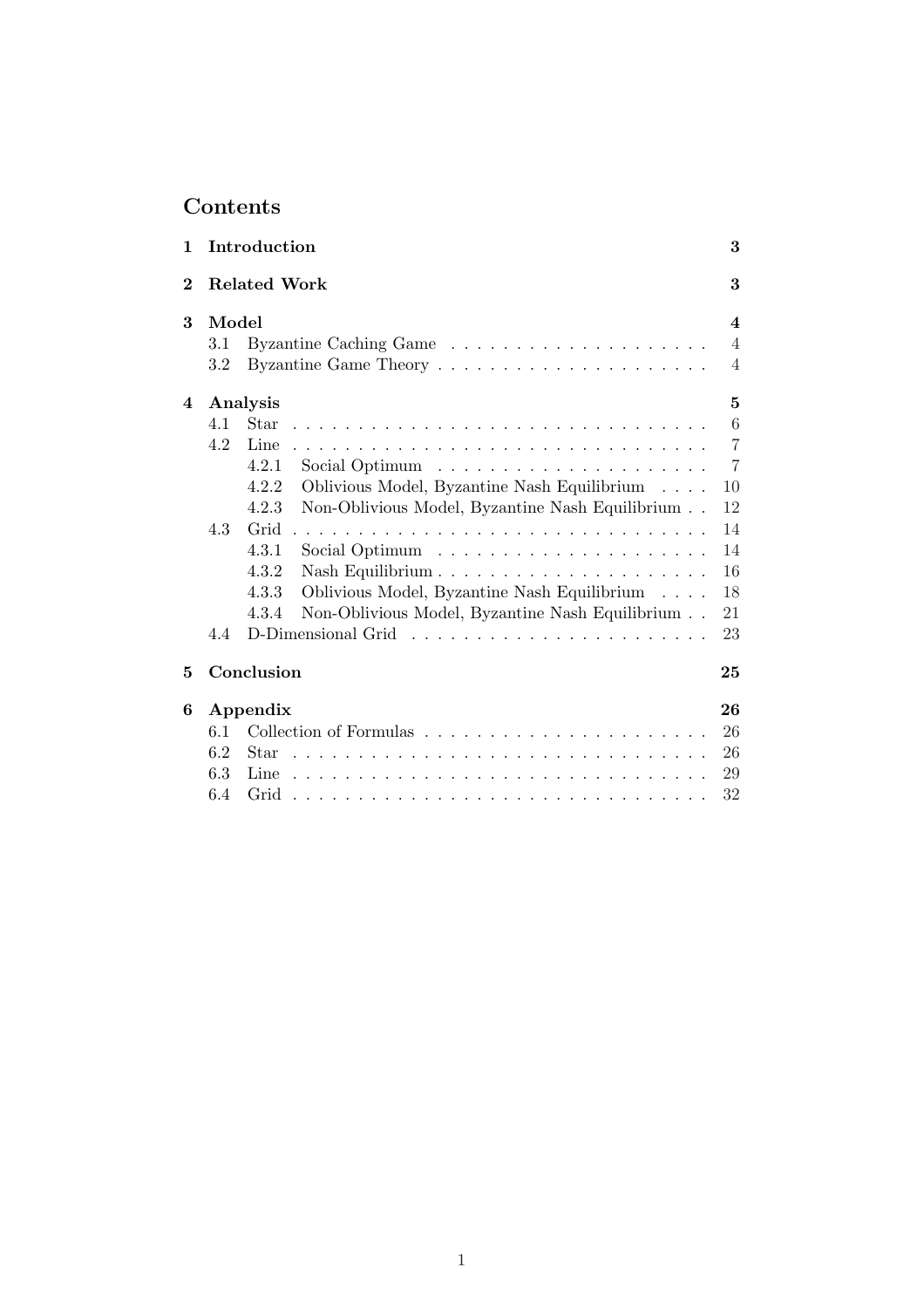# Byzantine Caching Game

Jan Kostka

Prof. Dr. Roger Wattenhofer Distributed Computing Group

Advisors: Stefan Schmid and Thomas Moscibroda

October 13, 2006

### Abstract

We analyze the impact of Byzantine players in a game modeling the decentralized caching of resources. In [1] such a game was introduced as Selfish Caching Game. We extend this game by Byzantine players and examine its efficiency by analyzing its Price of Anarchy and its Price of Malice. For the line and grid topology we provide tight bounds on these ratios. In our model the selfish server nodes incur either cost for replicating resources or cost for accessing a remote replica.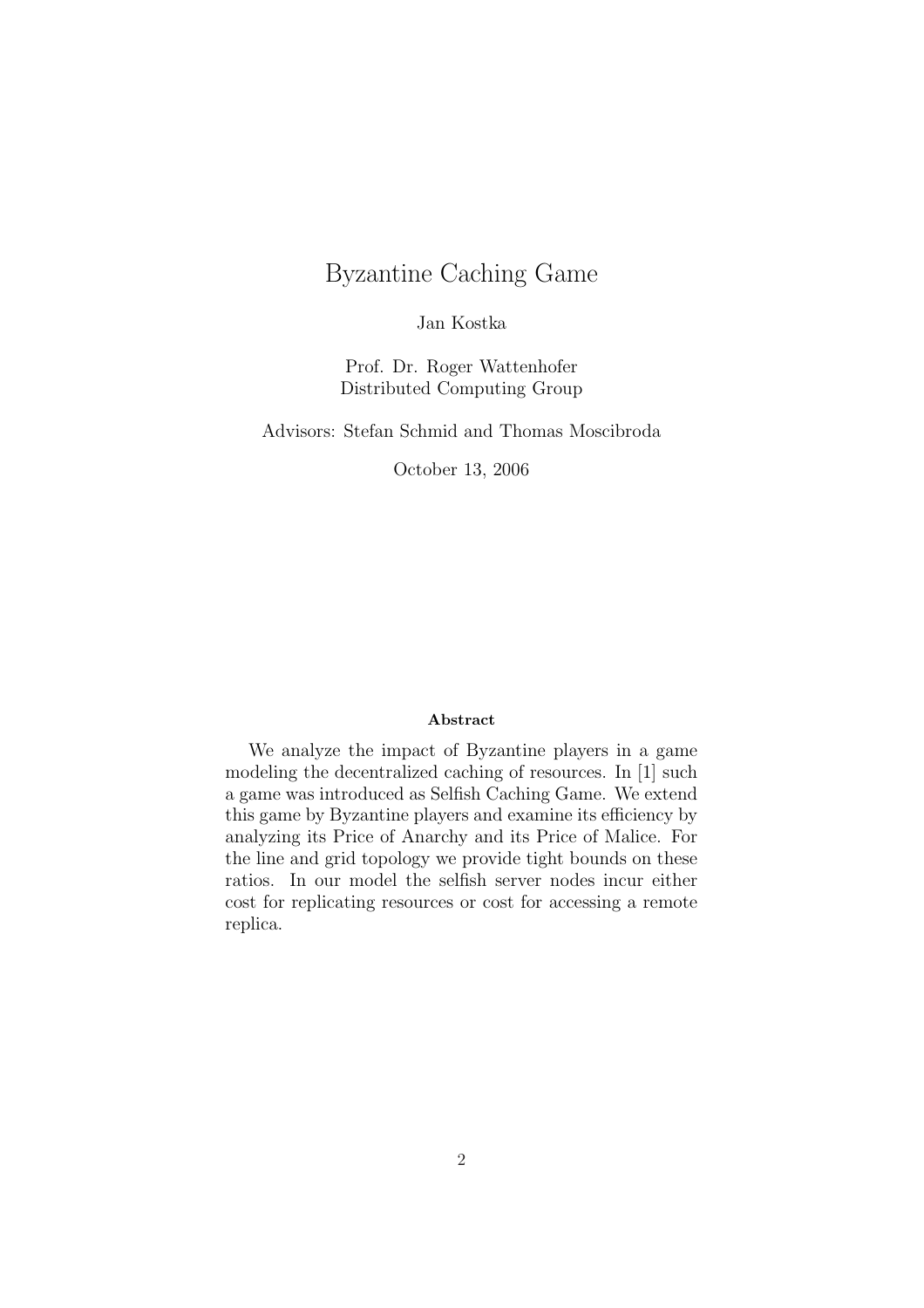## 1 Introduction

Peer-to-peer systems offer the possibility to distribute computing power, bandwidth or memory on its independent peers. While distributed fileshare systems are already widely used, also web caches and peer-to-peer caches have become popular during the last few years. New promising systems like Kangoo provide a global, distributed storage system.

Distributed storage systems can be modeled by a game theoretic approach, where the players are connected among each other according an underlying topology. Chun et al. [1] introduced such a game as the Selfish Caching Game. The selfish behavior of the players can degrade the performance of such a system strongly. However, selfishness is not the only problem, malicious Byzantine adversaries can have an extensive impact on the performance as well.

In this thesis we examine the effects of malicious Byzantine players on the efficiency of the Selfish Caching Game with different underlying topologies. In our model the Byzantine players seek to lower the utility of the entire system, independently of their own cost. The Price of Malice gives an indication on the effect of Byzantine players, whereas the Price of Anarchy shows the influence of selfish behavior on socially optimal performance of a system. These two measurements have different reference points - the Price of Anarchy relates the social welfare generated by players acting in an egoistic manner to an optimal solution obtained by perfectly collaborating participants, whereas the Price of Malice's reference point is the welfare achieved by an entirely selfish system. We analyze these two variables for the underlying topologies star, line and grid. Furthermore we perform first examinations in the d-dimensional grid.

# 2 Related Work

We took over the Caching Game from [1]. Their examinations quantifying the cost of lack of coordination when servers behave selfishly were of interest for us. They give results on the Price of Anarchy for the star and line topology. We extend the Caching Game with malicious Byzantine players and analyze their impact on the overall performance.

Additional studies of the inherent loss of efficiency in a system caused by the participant's selfishness in networks were performed by Schmid et al. [2]. They investigated the impact of selfish neighbor selection on the quality of the resulting network topologies.

Malicious Byzantine players were introduced by Moscibroda et al. [3]. They have performed analysis in a Virus Inoculation Game. For their exami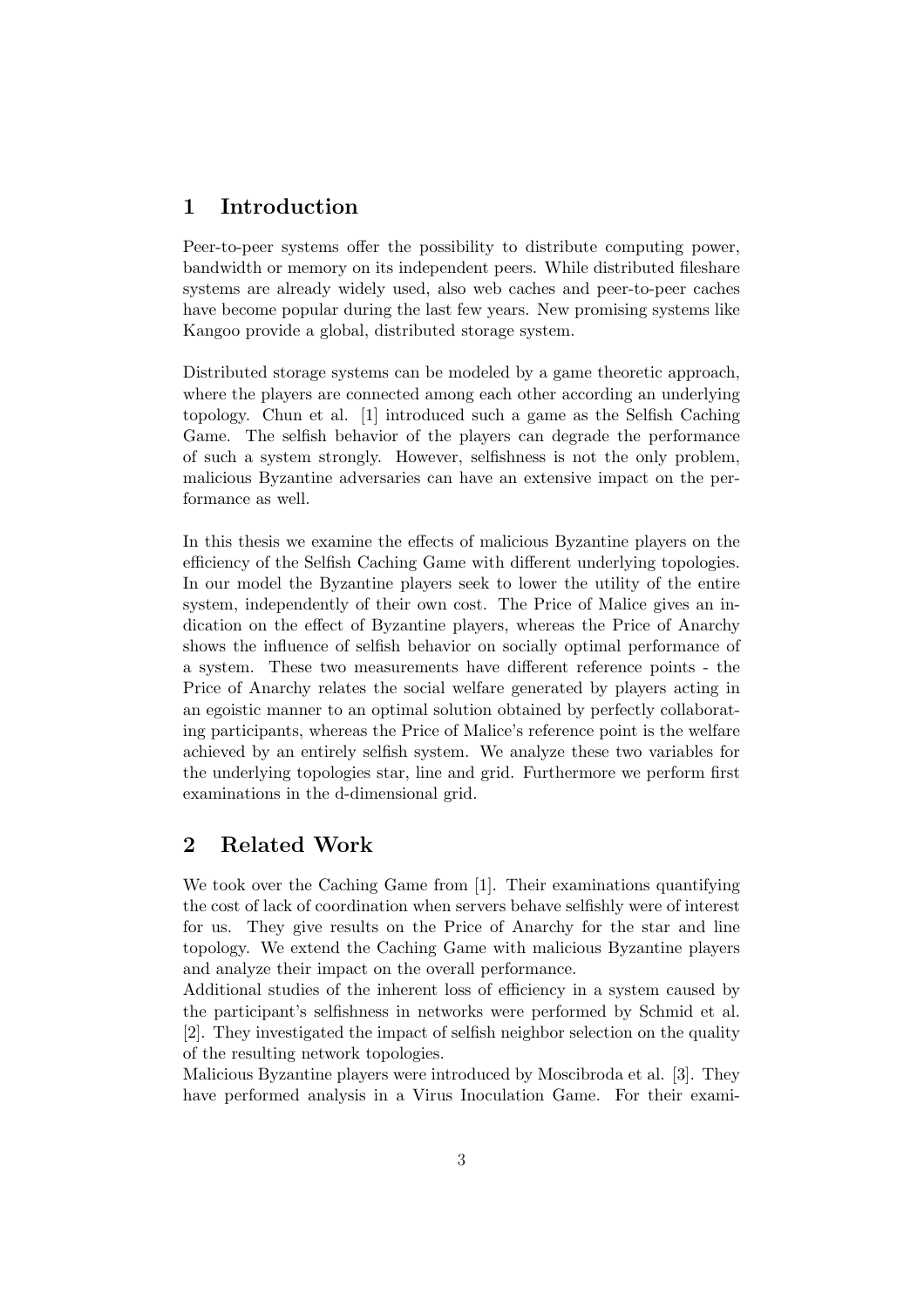nations they quantified how much the presence of Byzantine players can deteriorate or even improve the social welfare of the distributed system by analyzing and comparing its Price of Malice and Price of Anarchy.

### 3 Model

### 3.1 Byzantine Caching Game

We obtained the basic model of the Selfish Caching Game from [1] and extended it with Byzantine players. We abstracted the caching problem as follows. There is one object which is cached at several players  $i \in N$ . S denotes the set of selfish and B the set of Byzantine players. It holds  $|S| + |B| = |N|$ . The distance between servers, or rather players, can be represented as a distance matrix  $D$  (i.e.,  $d_{ij}$  is the distance from player i to player  $j$ ) which models the underlying network topology. Each player has two choices, he can cache the object or access a remote copy. The choices of the players can be summarized by a strategy profile  $\vec{a} \in \{0,1\}^n$ , where  $a_i = 1$  signifies that player i caches the object, and  $a_i = 0$  that it does access a copy. Therefore, the cost of a selfish player  $i$  is

$$
cost_i(\vec{a}) = \underbrace{a_i \cdot \alpha}_{caching \ cost} + \underbrace{(1 - a_i) \cdot d_{ij}}_{accessing \ cost}
$$

The social cost of a strategy profile  $\vec{a}$  is the sum of all individual costs, The social cost of a strategy prome a is the sum of an individual costs,<br> $Cost(\vec{a}) = \sum_{i \in S} cost_i \vec{a}$ , where S denotes the set of selfish players. To further formulate this equation we define the *Influence Area*  $I_a$  of a caching node a.  $I_a$  contains all nodes that access the cached copy at node a. We sum up the costs occurring in all influence areas to get the total social cost

$$
Cost = \underbrace{\alpha \cdot |I|}_{CachingCost} + \underbrace{\sum_{I}(\sum_{i \in I_a} d_{i,a})}_{AccessingCost}.
$$
\n(1)

### 3.2 Byzantine Game Theory

The Price of Anarchy designates the ratio of the social cost of the worst Nash equilibrium to the social optimum,  $PoA = \frac{Cost_{NE}}{Cost_{NE}}$  $\frac{Cost_{NE}}{Cost_{OPT}}$ . As we consider also Byzantine players we have to comprise their effect in the analysis. From [3] we obtain the following definitions for the Byzantine game theory. In a Byzantine Nash equilibrium no selfish player has an incentive to change his strategy if the strategies of all other (selfish and Byzantine) players are fixed. The Price of Byzantine Anarchy is the ratio between the worstcase social cost of a Byzantine Nash equilibrium divided by the optimal social cost,  $PoB(b) = \max \frac{Cost_{BNE}(b)}{Cost_{OPT}}$ . To capture the ratio between the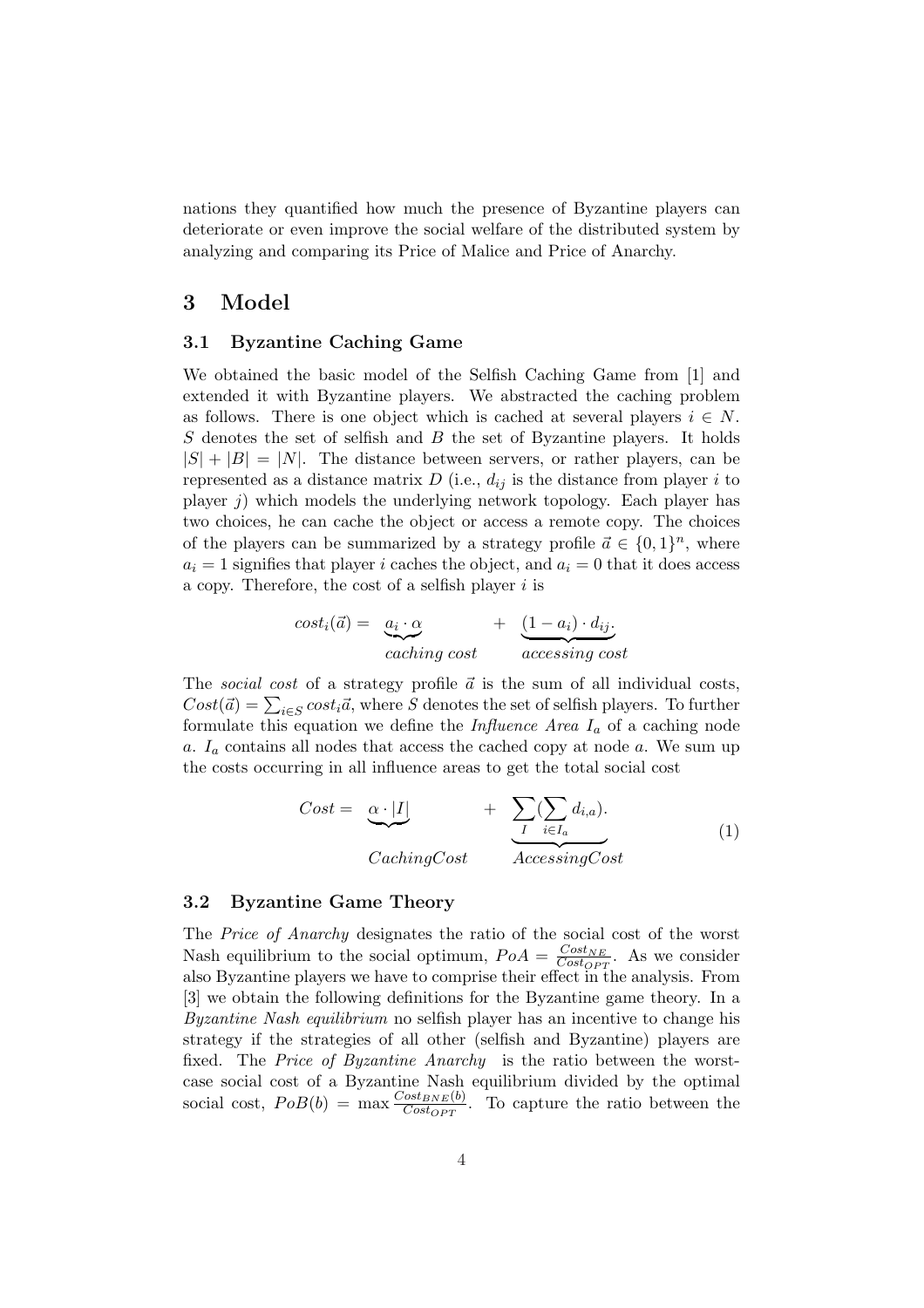worst Byzantine Nash Equilibrium with b malicious players and the Nash Equilibrium in a purely selfish system we calculate the Price of Malice,  $PoM(b) = \frac{PoB(b)}{PoA}$ . For the latter we assume that in the *Oblivious Model* selfish players are not aware of the existence of Byzantine players. That is, they expect all other players in the system to be selfish as well and therefore do not adapt their strategy to Byzantine players. In the Non-Oblivious Model we assume that the selfish players act according a risk-averse strategy. The number of Byzantine players is known, but not their location or strategy. Moreover, they presume that the Byzantine players are located in worst case situation concerning their individual cost. We designate in the following with  $Cost_{OPT}$  the optimal social cost, with  $Cost_{NE}$  the worst case cost of a Nash equilibrium and finally with  $Cost_{BNE}$  the worst case cost of a Byzantine Nash equilibrium.

## 4 Analysis

To analyze the Price of Anarchy and the Price of Malice for different topologies we have to provide tight bounds on the Social Optimum, the Nash equilibrium and the Byzantine Nash equilibrium. In the following sections we begin with proofing several lemmas establishing the needed bounds without and with Byzantine players. Furthermore we proceed analyzing the Byzantine behavior in the non-oblivious and the oblivious case. Finally we analyze the Price of Anarchy and the Price of Malice on behalf of the obtained findings. In the Appendix a detailed overview of the results is given.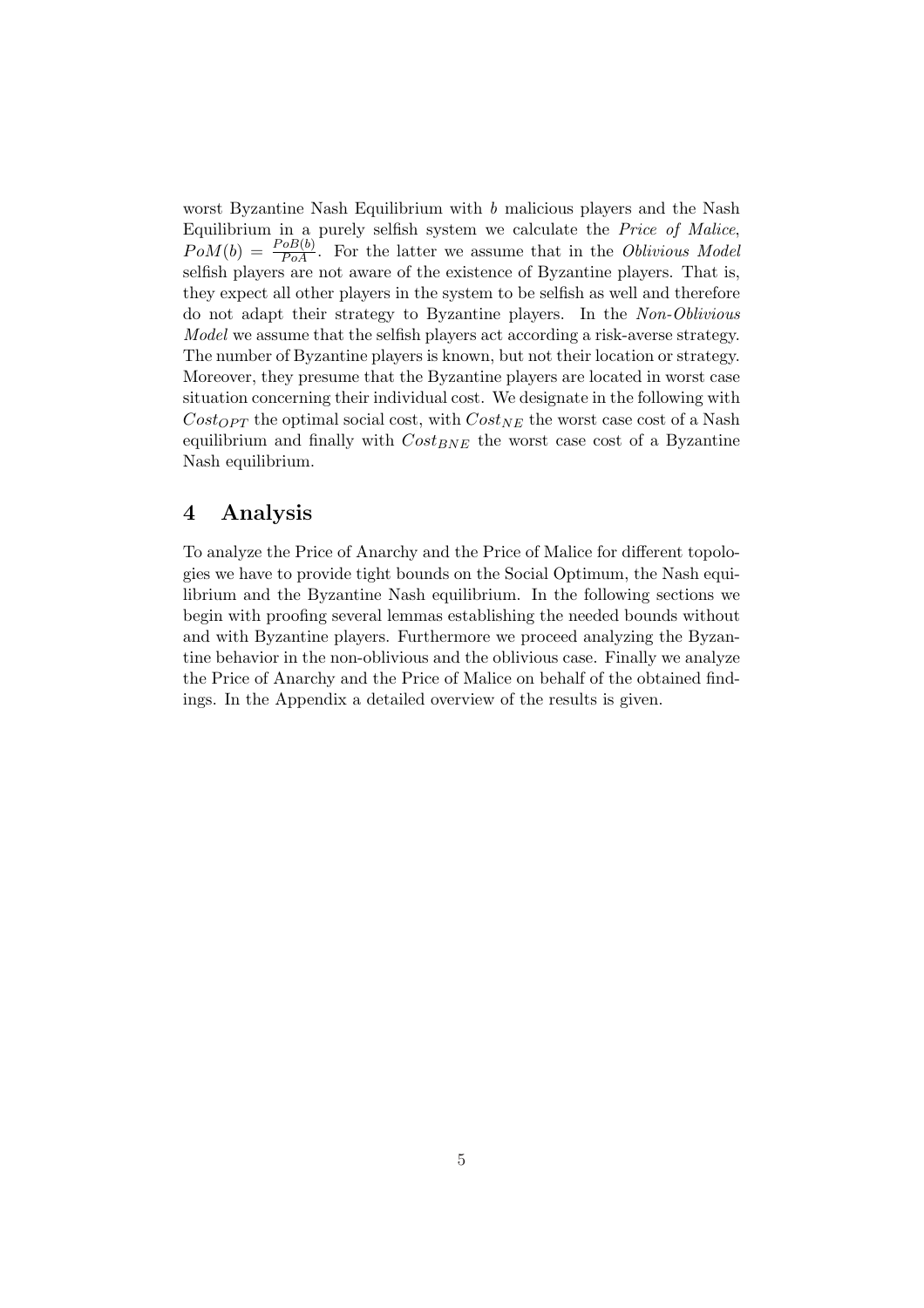

Figure 1: Star topology for  $1 < \alpha < 2$ . (a) Social optimum. (b) Worst case Nash equilibrium. (c) Worst case Byzantine Nash equilibrium, Oblivious Model. (d) Worst case Byzantine Nash equilibrium, Non-Oblivious Model.

### 4.1 Star

In the star topology the Price of Anarchy is smaller equal 2 for  $\alpha > 1$ . That means a central planning can be twice as good as if every player is acting selfishly. In the oblivious model the star is obviously very vulnerable to malicious players. Byzantine players easily can cause damage by caching objects at the central nodes. We can see this by the Byzantine Price of Anarchy which is infinite for  $1 < \alpha < 2$  and  $b \ge 1$ . This leads to an infinite Price of Malice, thus the Byzantine players cause maximal damage. In the non-oblivious model the selfish nodes know about the existence of Byzantine players and therefore are able to adapt their strategy. However, they do not know about their exact location and therefore can not be sure to access a valid copy. Thus they prefer to cache the object and the Price of Malice becomes  $PoM < 1$ . That could indicate that the social cost are lowered by the existence of Byzantine player. Though, in the star topology this effect is mainly achieved because only the selfish players contribute to the social cost. If we compare Figure 1(b) and 1(d) we see that the two strategies are almost the same. The lower social cost is caused mainly because of the Byzantine players which do not contribute to it.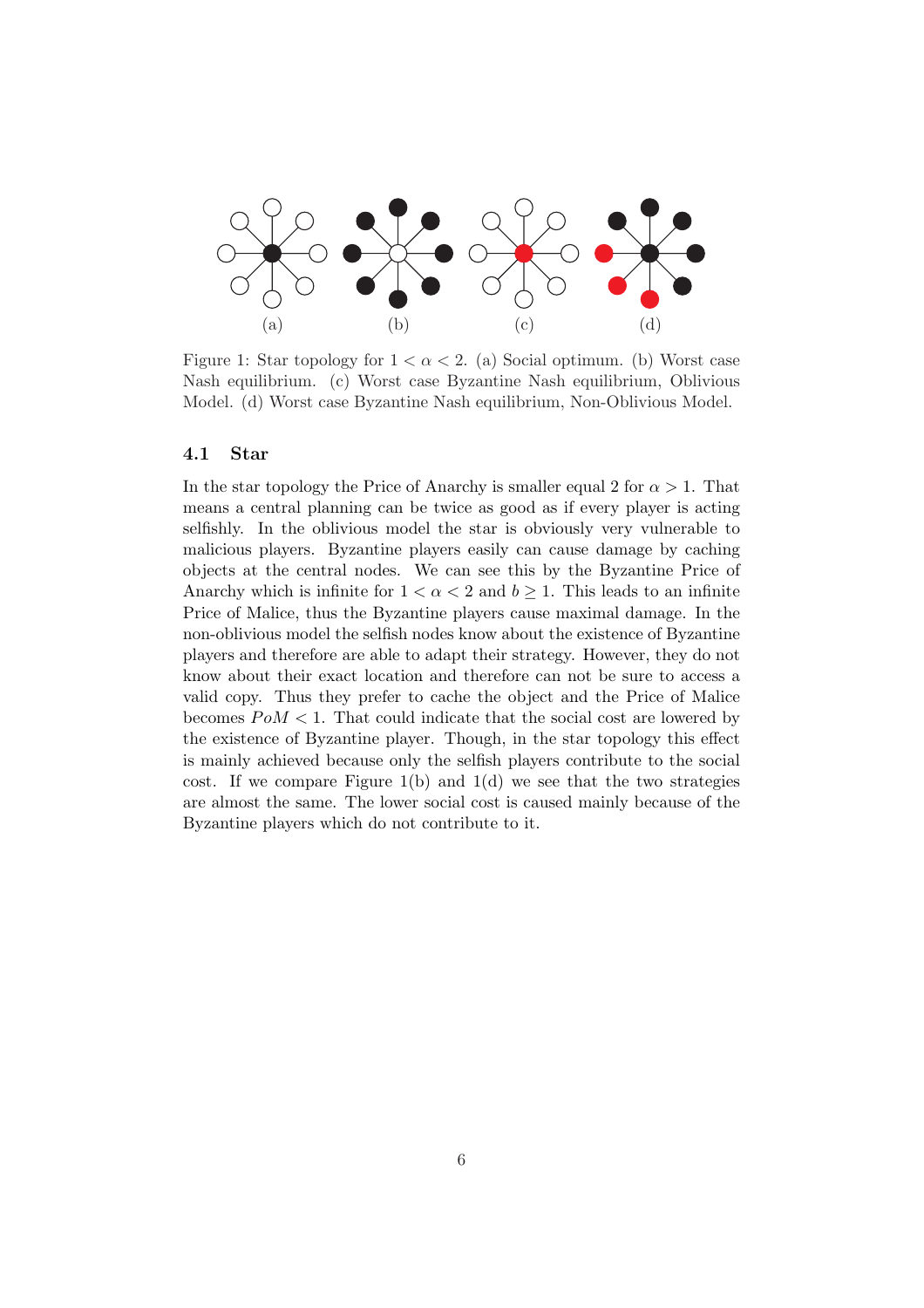

Figure 2: Line topology for  $\alpha = 2$ . (a) Worst case Nash equilibrium. (b) Byzantine Nash equilibrium for  $b = 4$ . (c) Worst case Byzantine Nash equilibrium for  $b = 4$ .  $d1 = \alpha$ ,  $d2 = \frac{b \cdot \alpha}{2}$ .

### 4.2 Line

In the following we establish tight results for the Price of Malice of the line. For the calculations of the Social Optimum we assume the cached objects to be located at equal distances in the optimal case. Our gained results encourage this presumption, furthermore we give an outline for a proof of the optimality of a regular arrangement in the grid in Lemma 4.5.

### 4.2.1 Social Optimum

Lemma 4.1 (Distances in Social Optimum). Under the assumption that the objects are cached at equal distances, it holds for the distance between two *oojects are cached at equal assances, it holds for the assance betwee* neighboring caching nodes  $\sqrt{2\alpha} \leq d < 2\sqrt{2\alpha}$  in the Social Optimum.

Proof. Consider a distribution of cached objects on the line at an arbitrary distance d. Starting from this general setting we want to decrease the social cost, by placing or removing objects. If d is too big we can place an additional object in the middle of the interval at node a. The social cost is then reduced in one interval by

$$
CostReductionP(d) = AccessCost_a - CachingCost_a
$$
  
+2 $\sum$  (AccessCost<sub>old</sub> - AccessCost<sub>new</sub>)  
=  $\frac{d}{2} - \alpha + 2 \sum_{i=1}^{d/4} \left( \left( \frac{d}{2} - i \right) - i \right)$   
=  $\frac{d}{2} - \alpha + 2 \sum_{i=1}^{d} \frac{d}{2} - 2 \sum_{i=1}^{d} 2i$   
=  $\frac{d}{2} - \alpha + \frac{d^2}{4} - \left( \frac{d}{2} \left( \frac{d}{4} + 1 \right) \right)$   
=  $\frac{d^2}{8} - \alpha$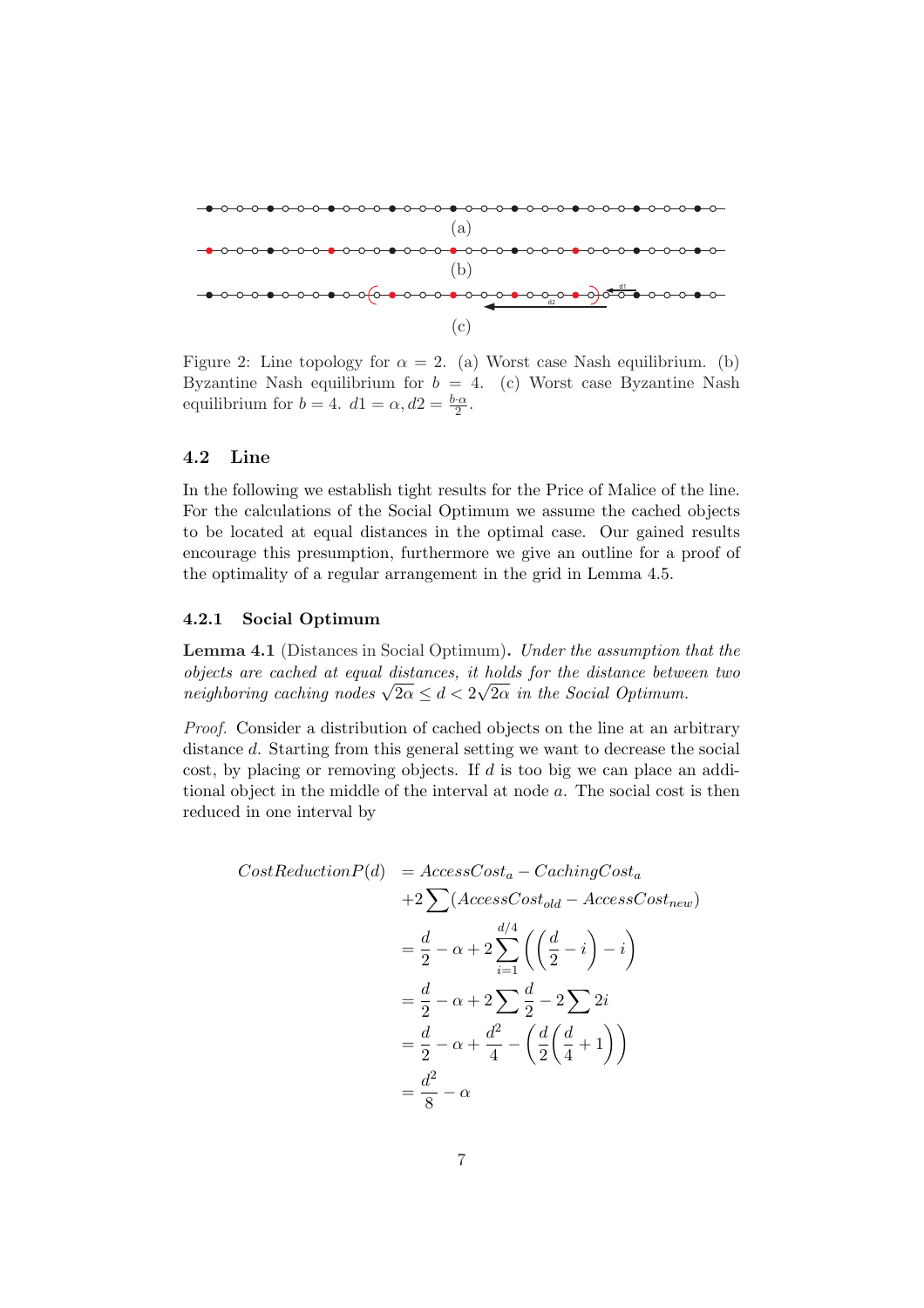We only place the object if  $CostReductionP > 0$ . Thus, only if the size of the interval is  $d > 2\sqrt{2\alpha}$ . If we proceed placing additional objects in the middle till  $CostReductionP \leq 0$  then it holds for the intervals on the line

$$
d \le 2\sqrt{2\alpha} \tag{2}
$$

If the intervals initially are too small then we remove every second object. For each removed node  $a$  the social cost is then reduced by

$$
CostReductionR(d) = CachingCost_a - AccessCost_a
$$
  
\n
$$
-2 \sum (AccessCost_{new} - AccessCost_{old})
$$
  
\n
$$
= \alpha - d - 2 \sum_{i=1}^{d/2} ((d-i) - i)
$$
  
\n
$$
= \alpha - \frac{d^2}{2}
$$

Again, the reduction of social cost has to be positive,  $CostReductionR > 0$ . Again, the reduction of social cost has to be positive, Cost Reduction  $\kappa > 0$ .<br>It follows that we can lower the social cost if  $d < \sqrt{2\alpha}$ . If we proceed removing objects till finally  $CostReductionP \leq 0$  then it holds for the intervals on the line

$$
d \ge \sqrt{2\alpha} \tag{3}
$$

By removing or adding objects till there is no gain we construct finally a social optimum. From  $(2)$  and  $(3)$  it follows for the size of the intervals in social optimum. From (2) and (3) it is<br>the social optimum  $\sqrt{2\alpha} \leq d \leq 2\sqrt{2\alpha}$ .  $\Box$ 

Lemma 4.2 (Social Optimum). The social cost of the Social Optimum on a line for  $1 < \alpha < n$  is

$$
Cost_{OPT} \in \Theta(\sqrt{\alpha} \cdot n).
$$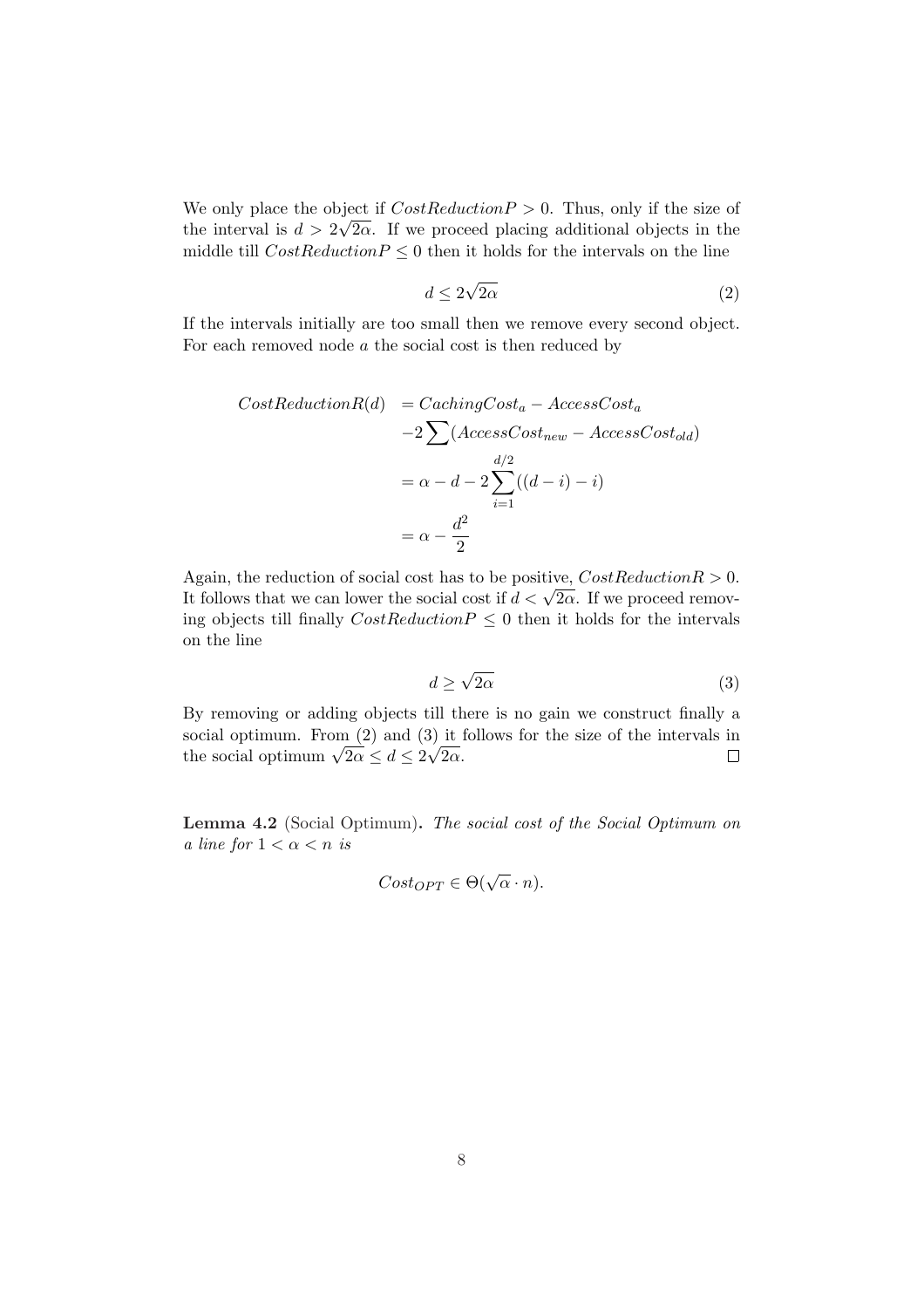PROOF. We proof the upper and lower bound in turn.

Lower Bound. From (1) we obtain for the social cost of a Social Optimum

$$
Cost_{OPT}(d) = CachingCost + AccessingCost
$$

$$
= \alpha \cdot |I| + |I| \cdot 2 \cdot \sum_{i=1}^{d/2} i \tag{4}
$$

$$
n - 1 \quad n - 1 \quad \frac{d}{2}(\frac{d}{2} + 1)
$$

$$
= \alpha \cdot \frac{n-1}{d} + \frac{n-1}{d} \cdot 2 \cdot \frac{\frac{d}{2}(\frac{d}{2}+1)}{2}
$$
  
=  $\alpha \cdot \frac{n-1}{d} + \frac{n-1}{d} \cdot \frac{d}{2}(\frac{d}{2}+1)$  (5)

$$
= \alpha \cdot \frac{n-1}{d} + \frac{n-1}{2} \cdot \left(\frac{d}{2} + 1\right) \tag{6}
$$

According to Lemma 4.1 it holds  $d \in [d_{min}, d_{max}]$ . If we look closer to (6) we detect that the CachingCost decreases with increasing d and AccessingCost decreases with decreasing d. Therefore it holds for the total social cost of the Social Optimum

$$
Cost_{OPT}(d) \geq CachingCost(d_{max}) + AccessingCost(d_{min})
$$
  
\n
$$
\geq \alpha \cdot \frac{n-1}{d_{max}} + \frac{n-1}{2} \cdot \left(\frac{d_{min}}{2} + 1\right)
$$
  
\n
$$
\geq \alpha \cdot \frac{n-1}{\sqrt{2\alpha}} + \frac{n-1}{2} \cdot \left(\frac{2\sqrt{\alpha}}{2} + 1\right)
$$
  
\n
$$
\geq \frac{\sqrt{2\alpha}}{2} \cdot (n-1) + (\sqrt{2\alpha} + 1) \cdot (n-1)
$$
  
\n
$$
\in \Omega(\sqrt{\alpha} \cdot n)
$$

 $\Box$ 

Upper Bound. We obtain a optimal example for the social cost of the Social Optimum if we set the Caching Cost to the Accessing Cost in (5)

$$
\alpha \cdot \frac{n-1}{d} = \frac{n-1}{d} \cdot \frac{d}{2} \left(\frac{d}{2} + 1\right)
$$

$$
\alpha = \frac{d}{2} \left(\frac{d}{2} + 1\right)
$$

$$
0 = \frac{d^2}{4} + \frac{d}{2} - \alpha
$$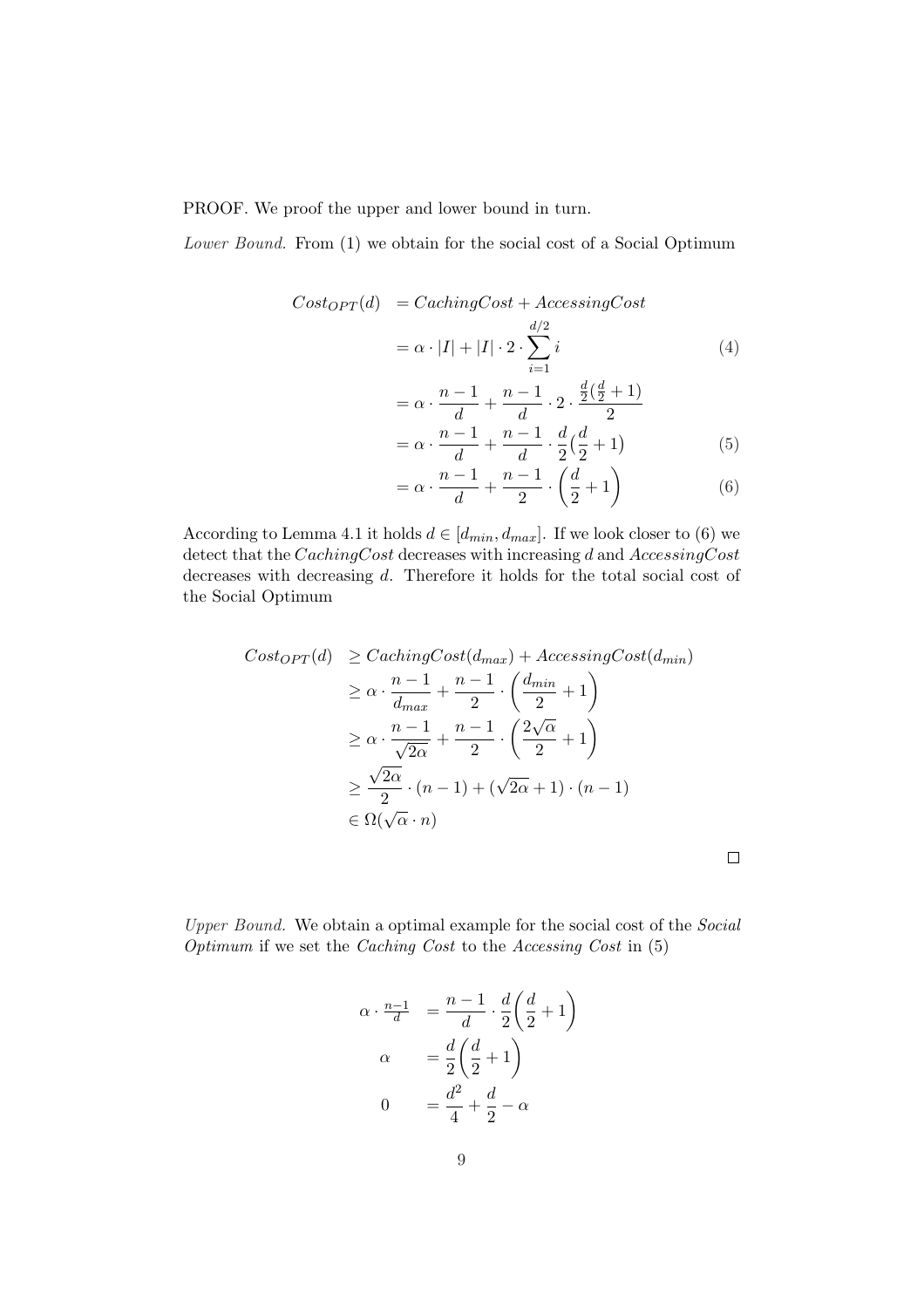The positive solution is  $d = -1 + \sqrt{1 + 4\alpha}$ . Inserting this value in (4) leads us to the social cost  $Cost_{OPT} = \frac{2 \cdot \alpha}{-1 + \sqrt{1+4\alpha}} \cdot (n-1)$  and establishes the upper bound  $Cost_{OPT} \in O(\sqrt{\alpha} \cdot n)$ . √

 $\Box$ 

### 4.2.2 Oblivious Model, Byzantine Nash Equilibrium

Lemma 4.3 (Byzantine Nash Equilibrium). The social cost of the worst Byzantine Nash Equilibrium in the oblivious model for  $1 < \alpha < n, 0 \le b < \frac{n}{2\alpha}$ is

$$
Cost_{BNE} \in \Theta(\alpha \cdot s + \alpha^2 \cdot b^2).
$$

PROOF. We proof the upper and lower bound in turn.

Lower Bound. We consider an example for a Byzantine Nash equilibrium which causes high social cost. The objects are cached regularly every  $2\alpha$ . A Byzantine node  $b$  defines the influence area  $I<sub>b</sub>$ , which contains all nodes that would normally access the copy at b. The Byzantine players are situated successively at distances  $2\alpha$ , so that they form one big Byzantine influence area  $I_{Bmax} = |B| \cdot I_b$  as shown in Figure 2(c). The selfish nodes lying in  $I_{Bmax}$  have to access the nearest copy outside the interval. Consequently, the Byzantine nodes cause the additional cost  $AddCost_{Bmax}$ . In the following calculations of  $AddCost_{Bmax}$  we have to subtract the access cost of the Byzantine nodes, because they do not contribute to the social cost.

$$
AddCost_{Bmax} = \sum_{i \in I_{Bmax}} AccessCost_i - \sum_{b_i \in I_{Bmax}} AccessCost_{b_i}
$$
  
=  $2 \cdot \sum_{i=1}^{b \cdot 2\alpha/2} (\alpha + i) - 2 \cdot \sum_{i=1}^{b/2} (2\alpha + i \cdot 2\alpha)$   
=  $2\alpha^2 \cdot b + \alpha^2 b^2 + \alpha \cdot b - 2\alpha \cdot b - \frac{\alpha \cdot b^2}{2} - \alpha \cdot b$   
=  $\alpha^2 b^2 + 2\alpha^2 \cdot b - \frac{\alpha \cdot b^2}{2} - 2\alpha \cdot b$  (7)  
 $\in \Omega(\alpha^2 b^2)$ 

Therefore this example of a Byzantine Nash equilibrium causes the total social cost

$$
Cost_{BNE} = CachingCost + AccessingCost + AddCost_{Bmax}
$$
  
=  $\alpha \cdot |I_S| + |I_S| \cdot \sum_{i \in I_s} d_{i,s} + AddCost_{Bmax}$   
=  $\alpha \cdot \frac{s-1}{2\alpha} + 2\frac{\alpha(\alpha+1)}{2} \frac{s-1}{2\alpha} + \Omega(\alpha^2 b^2)$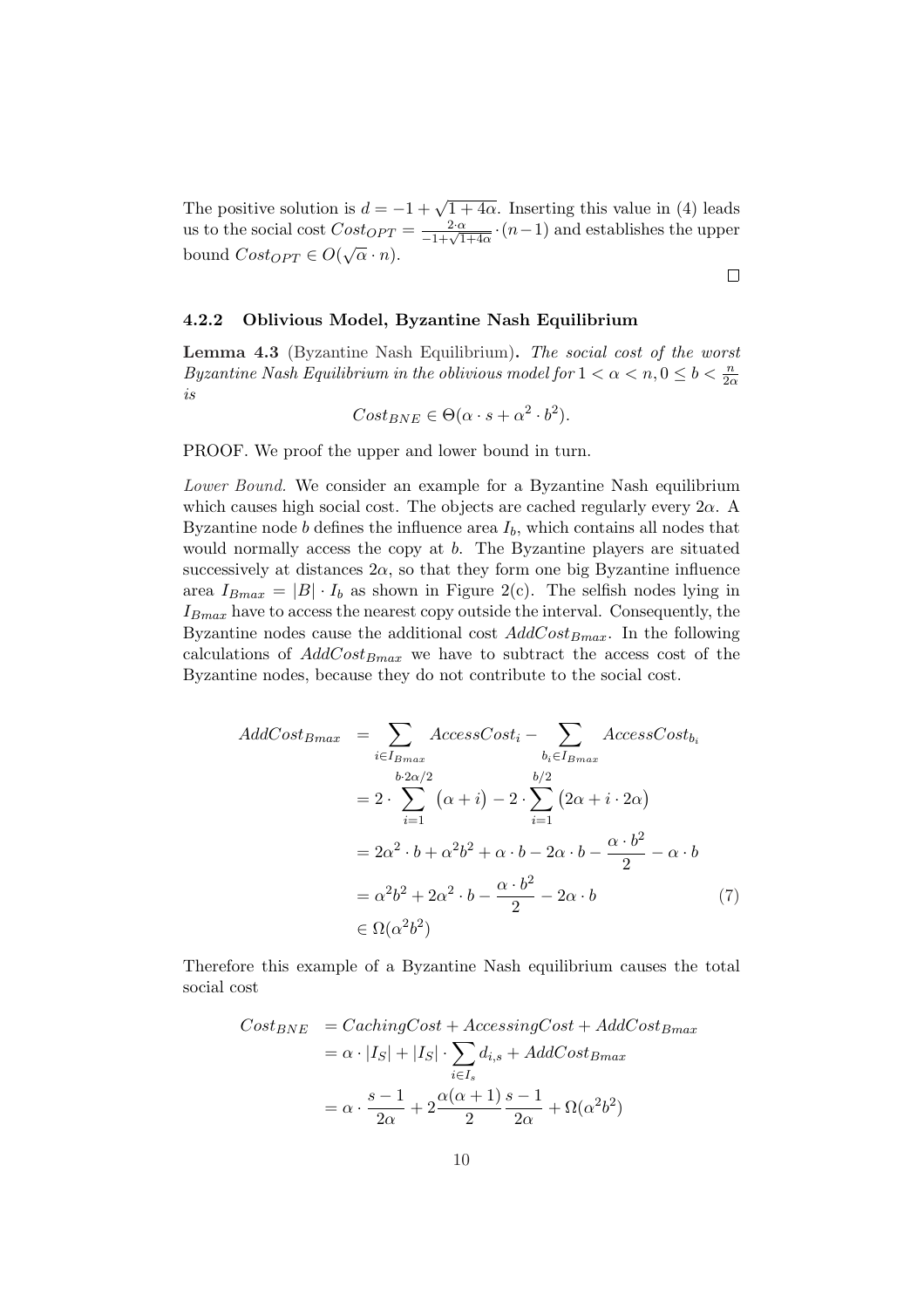Thus we obtain for the lower bound  $Cost_{BNE} \in \Omega(s \cdot \alpha + \alpha^2 b^2)$ .

Upper Bound. We designate the area which is influenced by  $k_i$  Byzantine players as a Byzantine interval  $I_{B_{k_i}}$ . These Byzantine players cause the cost  $AddCost_{B_{k_i}}$ . Let  $z \in \mathbb{Z}$  be a possible distributions of Byzantine Players among all caching players. The total caused social cost in all Byzantine among an cacning players. The total caused social cost in an Byzantin<br>intervals is  $AddCost_B(z) = \sum_i AddCost_{B_{k_i}}$  with the condition  $\sum_k k_i = b$ .

According to (7) we obtain for the caused cost in a Byzantine interval at least  $AddCost_{B_{k_i}} = \alpha^2 k_i^2 + 2\alpha^2 \cdot k_i - \frac{\alpha \cdot k_i^2}{2} - 2\alpha \cdot k_i$ . Therefore the total caused cost of all Byzantine intervals is

$$
AddCost_B = \sum_{i} AddCost_{B_{k_i}} = \alpha^2 \sum k_i^2 + 2\alpha^2 \cdot \sum k_i - \frac{\alpha}{2} \sum k_i^2 - 2\alpha \sum k_i
$$
\n(8)

The first summand is dominant and needs further analysis. We show that  $AddCost_B$  is maximized if all Byzantine players compose one big Byzantine interval  $I_{Bmax}$  (see Figure 2(c)), that is  $\max_{z \in Z} \{AddCost_B(z)\} = AddCost_{Bmax}.$ 

Proof by Contradiction. We assume that  $\exists z \in Z, \sum_i AddCost_{B_{k_i}}(z) >$  $AddCost_{Bmax}$ . Then we obtain from (7) and (8)

$$
\sum_i^m k_i^2 > b^2
$$

Inserting our constraint  $\sum_{i=1}^{m} k_i = b$  results in

$$
\sum_{i=0}^{m} k_{i}^{2} \longrightarrow \left(\sum_{i=0}^{m} k_{i}\right)^{2}
$$

$$
\frac{m(m+1)(2m+1)}{6} \longrightarrow \left(\frac{m(m+1)}{2}\right)^{2}
$$

$$
\frac{1}{6}(2m^{3} + 3m^{2} + m) \longrightarrow \frac{1}{4}(m^{4} + 2m^{3} + m^{2})
$$

That is a contradiction, thus our assumption is wrong. The caused cost of an arbitrary Byzantine Nash equilibrium can not exceed the caused cost of the Byzantine Nash equilibrium where the Byzantine player compose one big interval,  $\max_{\mathbf{z}} \{AddCost_B(z)\} = AddCost_{Bmax}$ . Therefore the upper bound z∈Z equals our result of the lower bound,  $Cost_{BNE} \in O(s \cdot \alpha + \alpha^2 b^2)$ .  $\Box$ 

 $\Box$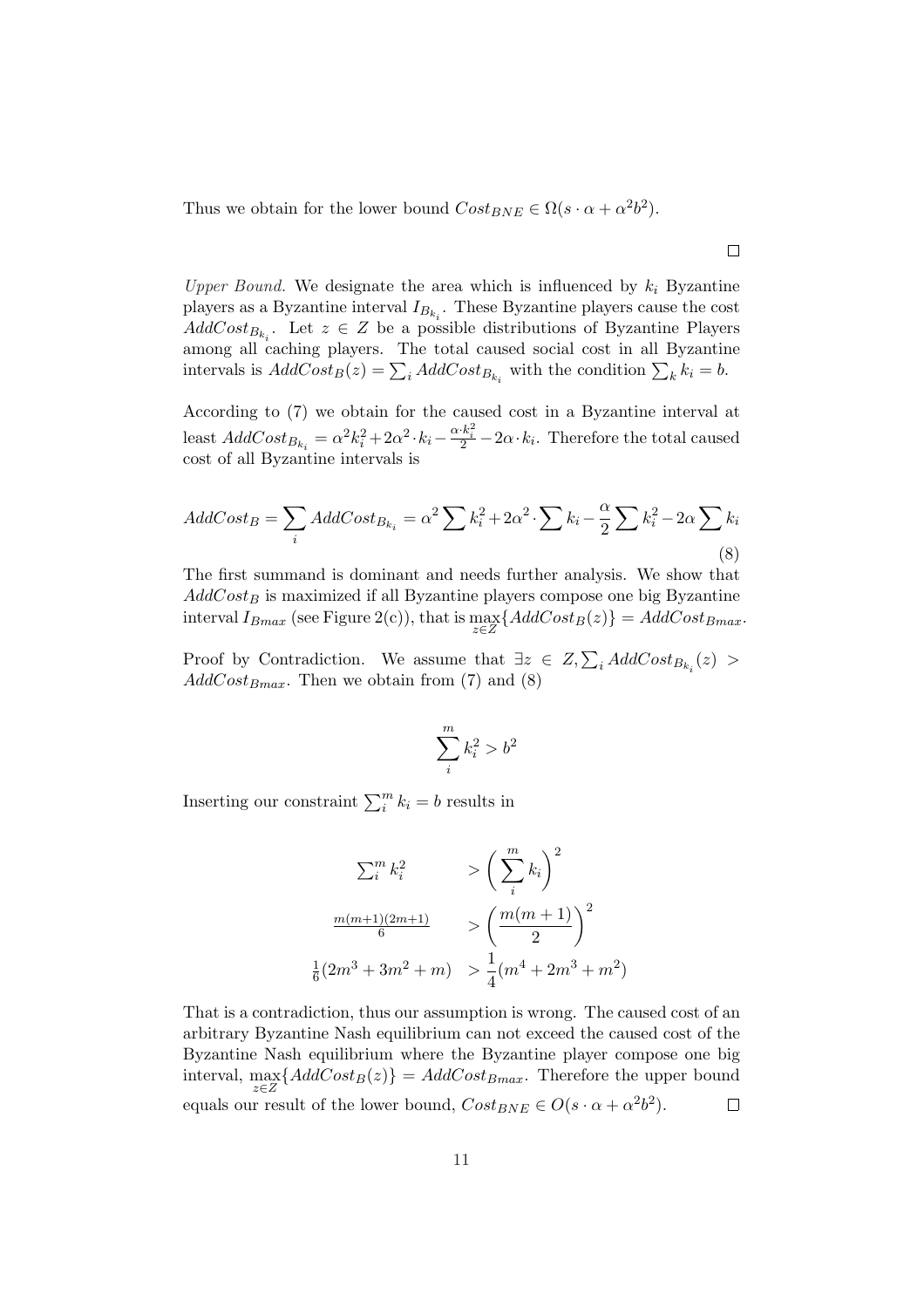#### 4.2.3 Non-Oblivious Model, Byzantine Nash Equilibrium

Lemma 4.4 (Byzantine Nash Equilibrium). The social cost of the Byzantine Nash Equilibrium in the non-oblivious model for  $1 < \alpha < n, 0 \le b < \frac{n}{2\alpha}$  is

$$
Cost_{BNE} \in \Omega(b \cdot s + \frac{\alpha \cdot s}{b} + \alpha^2).
$$

Lower Bound. We give an example for a bad Byzantine Nash equilibrium in the non-oblivious model causing high social cost. Each player is risk-averse and supposes all b Byzantine players to be located in his neighborhood. By caching the objects at distances  $d = 4\alpha/b$ , the individual player can be sure to meet a valid copy at least after distance  $2\alpha$ . The Byzantine players form again one big interval  $I_{Bmax}$  and cause the additional cost

$$
AddCost_{BNE} = \sum_{i \in I_{Bmax}} AccessCost_i - \sum_{b_i \in I_{Bmax}} AccessCost_{b_i}
$$
  
=  $2 \cdot \sum_{i=1}^{b/2 \cdot 4\alpha/b} (\alpha + i) - 2 \cdot \sum_{i=1}^{b/2} (\alpha + i \cdot \frac{4\alpha}{b} \cdot \frac{1}{2})$   
=  $2 \cdot \sum_{i=1}^{2\alpha} (\alpha + i) - 2 \cdot \sum_{i=1}^{b/2} (\alpha + i \cdot \frac{2\alpha}{b})$   
=  $8\alpha^2 + \alpha - \frac{3}{2}\alpha \cdot b$ 

Because we set the distance to  $4\alpha/b$  we assume  $b < 2\alpha$ . Therefore we can neglect the influence of the last term and get for the additional caused cost

$$
AddCost_{BNE} \in \Omega(\alpha^2)
$$

The exact value of the number of selfish intervals is  $|I_S| = |I| - |I_B|$  $|I| - b(2\alpha - 1)$ . We neglect the impact of the number of Byzantine intervals and assume in our calculations for the social cost  $b < s$ . Thus we can set  $|I_S| = |I| - |I_B| = |I|$ . The social cost of this Byzantine Nash equilibrium is

$$
Cost_{BNE} = CachingCost + AccessingCost + AddCost_{BNE}
$$
  
=  $\alpha \cdot |I_S| + |I_S| \cdot \sum_{i \in I_s} d_{i,s} + AddCost_{BNE}$   
=  $\alpha \cdot \frac{s-1}{\frac{4\alpha}{b}} + 2 \cdot \frac{\frac{4\alpha}{2b}(\frac{4\alpha}{2b} + 1)}{2} \cdot \frac{s-1}{\frac{4\alpha}{b}} + \Omega(\alpha^2)$   
=  $\frac{1}{4}b \cdot (s-1) + \frac{\alpha}{b} \cdot (s-1) + \frac{1}{2}(s-1) + \Omega(\alpha^2)$ 

Thus we obtain for the lower bound in the non-oblivious model  $Cost_{BNE} \in$  $\Omega(b \cdot s + \frac{\alpha \cdot s}{b} + \alpha^2).$ 

 $\Box$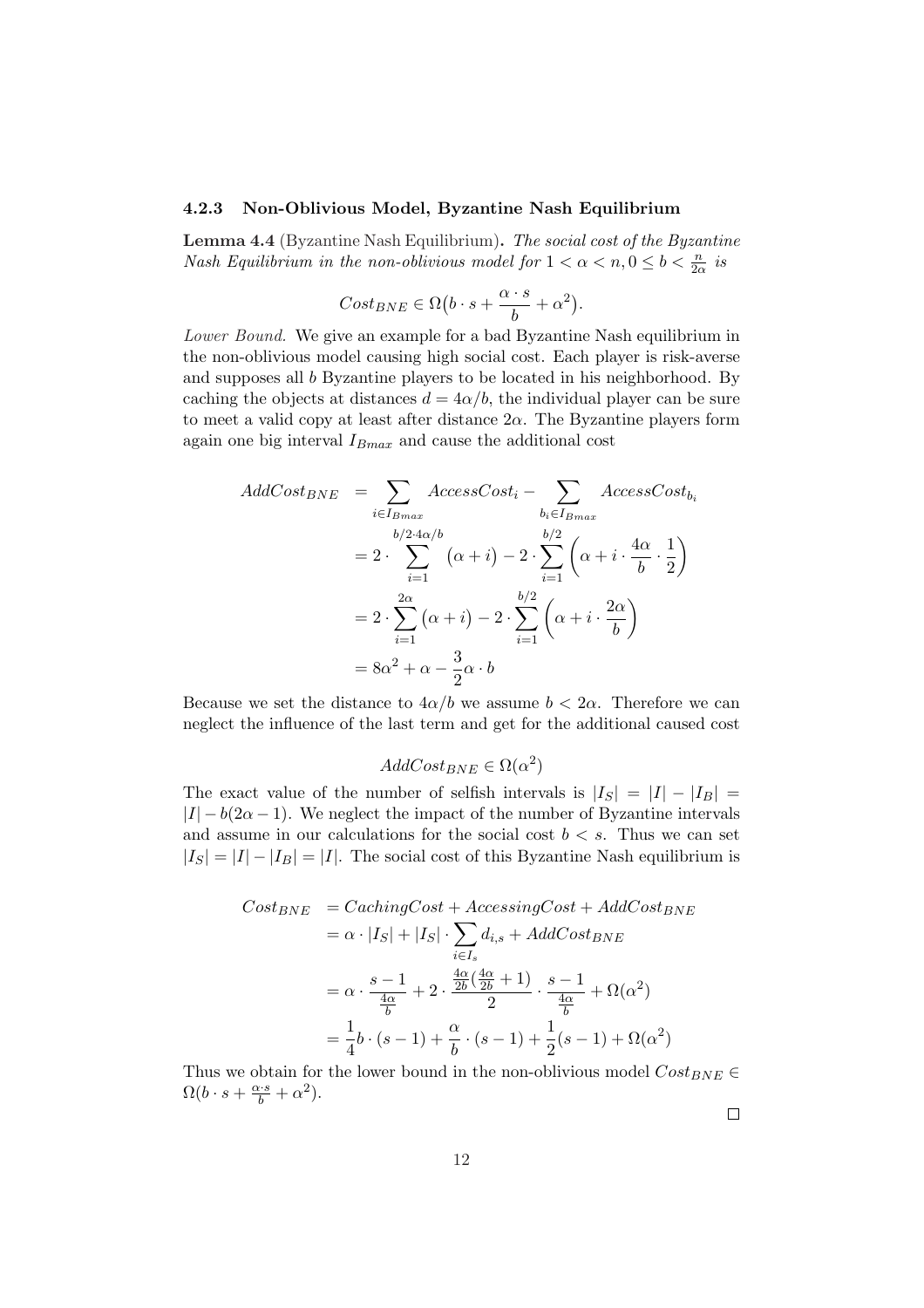The following discusses a selection of interesting results, furthermore the Appendix contains an overview of all findings. We took over the bounds for Appendix contains an overview of an indiffused by two over the bounds for the Price of Anarchy from [1]. It holds  $PoA \in \Theta(\sqrt{\alpha})$  for  $1 < \alpha < n$ . In the oblivious model for  $1 < \alpha < n, 1 \leq b < \frac{n}{2\alpha}$  we obtain for the Price of Malice  $PoM \in \Theta(1+\frac{\alpha b^2}{n})$ . It is interesting to compare this with the non-oblivious case where the Price of Malice is  $PoM = \Omega(\frac{b}{\alpha} + \frac{1}{b} + \frac{\alpha}{n})$  $\frac{\alpha}{n}$ ). Here, it is possible to render the  $PoM < 1$  under certain conditions. If  $b > 2$ ,  $b < \alpha/2$  and  $n \gg \alpha$ then the Byzantine players can help to lower the total social cost compared to a purely selfish system. For  $\alpha = 20, b = 5, n > 1000$  we obtain a smaller social cost for the Byzantine Nash equilibrium  $Cost_{BNE} = 5.75 \cdot n + 3080$ than for the Nash equilibrium  $Cost_{NE} = 10.5 \cdot n$ . In the non-oblivious model the selfish players act risk-aversely, consequently the caching intervals shrink and the social cost decreases. This effect is diminished by the additional cost caused by the Byzantine players, however only for small  $n$ .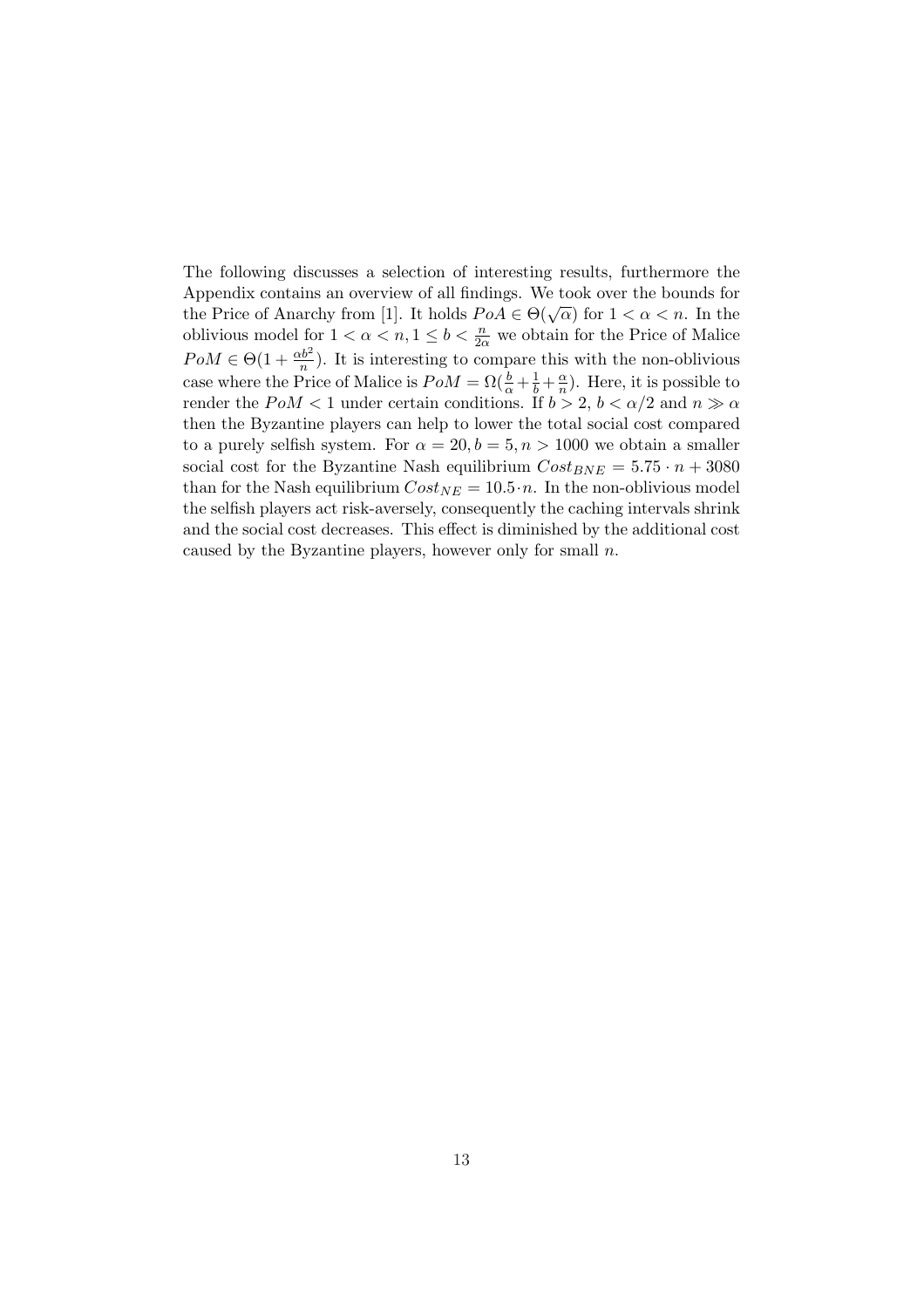

Figure 3: Grid topology. (a) Social Optimum. (b) Non-optimal, irregular arrangement. Green nodes have lower costs, orange nodes higher costs compared to the regular arrangement.

### 4.3 Grid

### 4.3.1 Social Optimum

Lemma 4.5 (Optimal Arrangement). The social cost of an arrangement of caching nodes is minimized if the objects are placed at a regular distance d.

In the following we outline a proof of Lemma 4.5. In Figure 3 nodes are colored which experience a change in their social cost compared to an regular arrangement. The set  $N_g$  contains the green nodes, which have a lower social arrangement. The set  $N_g$  contains the green hodes, which have a lower social cost than in a regular distribution,  $\sum_{i \in N_g} irregularCost_i < \sum_{i \in N_g} cost_i$ . Accordingly, the set of orange and dark-orange nodes  $N_o$  experience a higher Accordingly, the set of orange and dark-orange hodes  $N_o$  experience a higher social cost  $\sum_{i \in N_o} irregularCost_i > \sum_{i \in N_o} cost_i$ . The five dark-orange nodes account for the increase in the social cost due to the irregularity. It remains to be shown that this local increase can be generalized to the whole grid. In the following we conduct our calculations with a regular distribution of objects.

Lemma 4.6 (Social Optimum). The social cost of the Social Optimum in the grid for  $1 < \alpha < n$  is

$$
Cost_{OPT} \in \Theta(\alpha^{1/3} \cdot n).
$$

PROOF. We prove the upper and lower bound in turn.

Lower Bound. Consider an arbitrary placement of objects at equal distances d in both dimensions (see Figure 3(a)). We assume  $d \gg d_{opt}$  at the beginning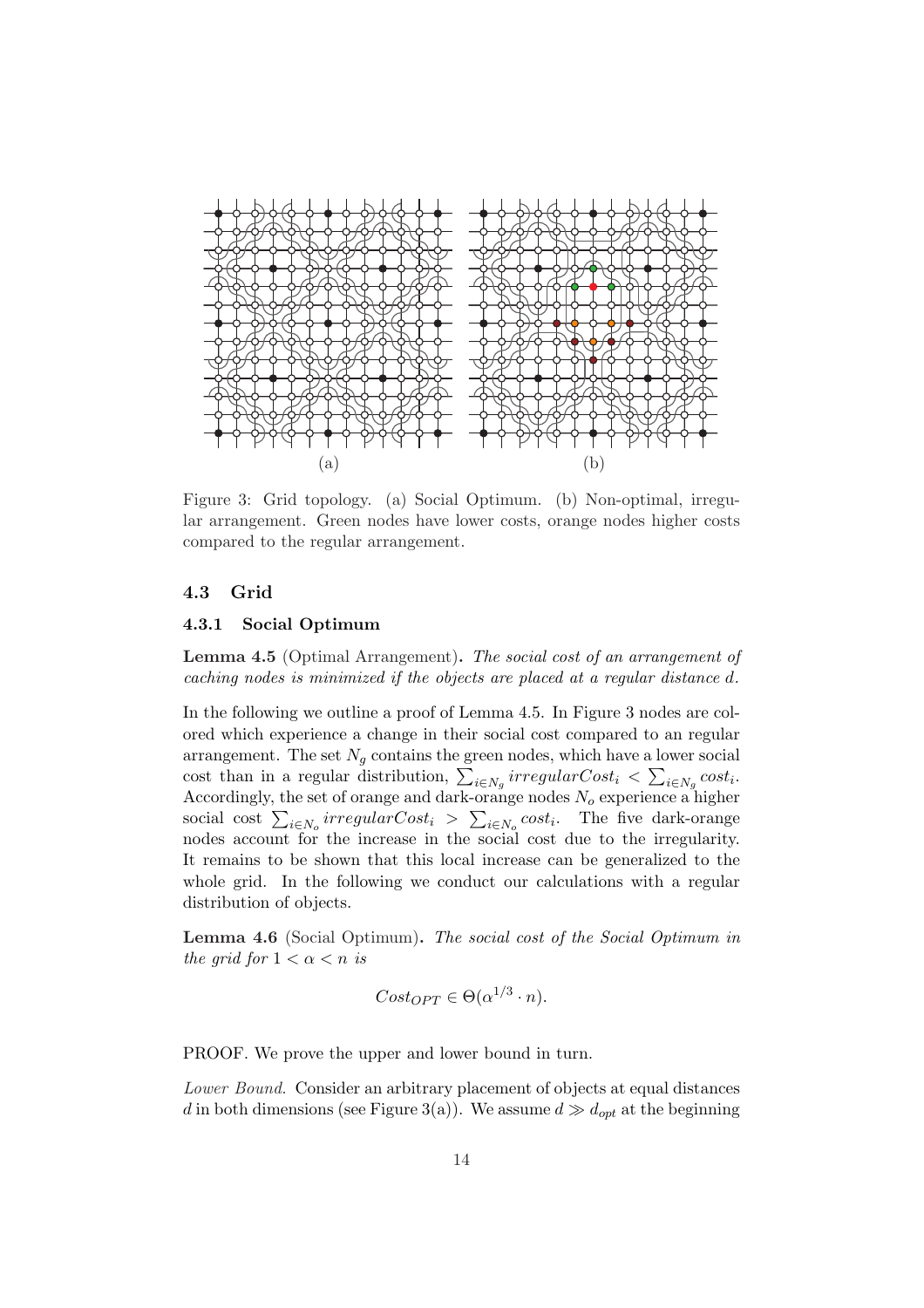

Figure 4: Calculation of social cost. (a) Social Optimum. The red nodes cause  $Cost_{NEW}$ , the grey ones cause  $Cost_{OLD}$ . (b) Grey is shown the influence areas of the caching nodes. The red rectangles connect nodes with equal distances to the central caching node.

and try to lower the social cost by placing additional objects in the middle. The cost reduction has to be at least  $\alpha$ , otherwise we can not further improve the social cost. Compare Figure 4(a) for the calculation.

$$
CostReduction = Cost_{OLD} - Cost_{NEW} = 2\sum_{i=0}^{d/4} ((d/4+i)d/2) - 4\sum_{i=0}^{d/4} (i(i+1))
$$

If we resolve this equation we obtain:  $CostReduction = \frac{7}{96}d^3 - \frac{1}{6}$  $\frac{1}{6}d$ . It holds, distReduction  $\in \Omega(d^3)$ . Thus the distance between cached copies in the Social Optimum is  $d \in \Omega(\alpha^{1/3})$ . To calculate the total social cost of the Social Optimum we sum up the costs occurring in all influence areas. The fringe effect of nodes in between influence areas, see Figure 4(b), can be neglected for  $\alpha$  not too small,  $\alpha > 3$ .

$$
Cost_{OPT}(d) = \underbrace{\alpha \cdot |I|}_{\text{caching cost}} + \underbrace{\sum_{I}(\sum_{i \in I_a} d_{i,a})}_{\text{accessing cost}}
$$
\n(9)

In Figure 4(b) nodes which have same distances to the cached copy are connected by rectangles. Therefore we can calculate the social cost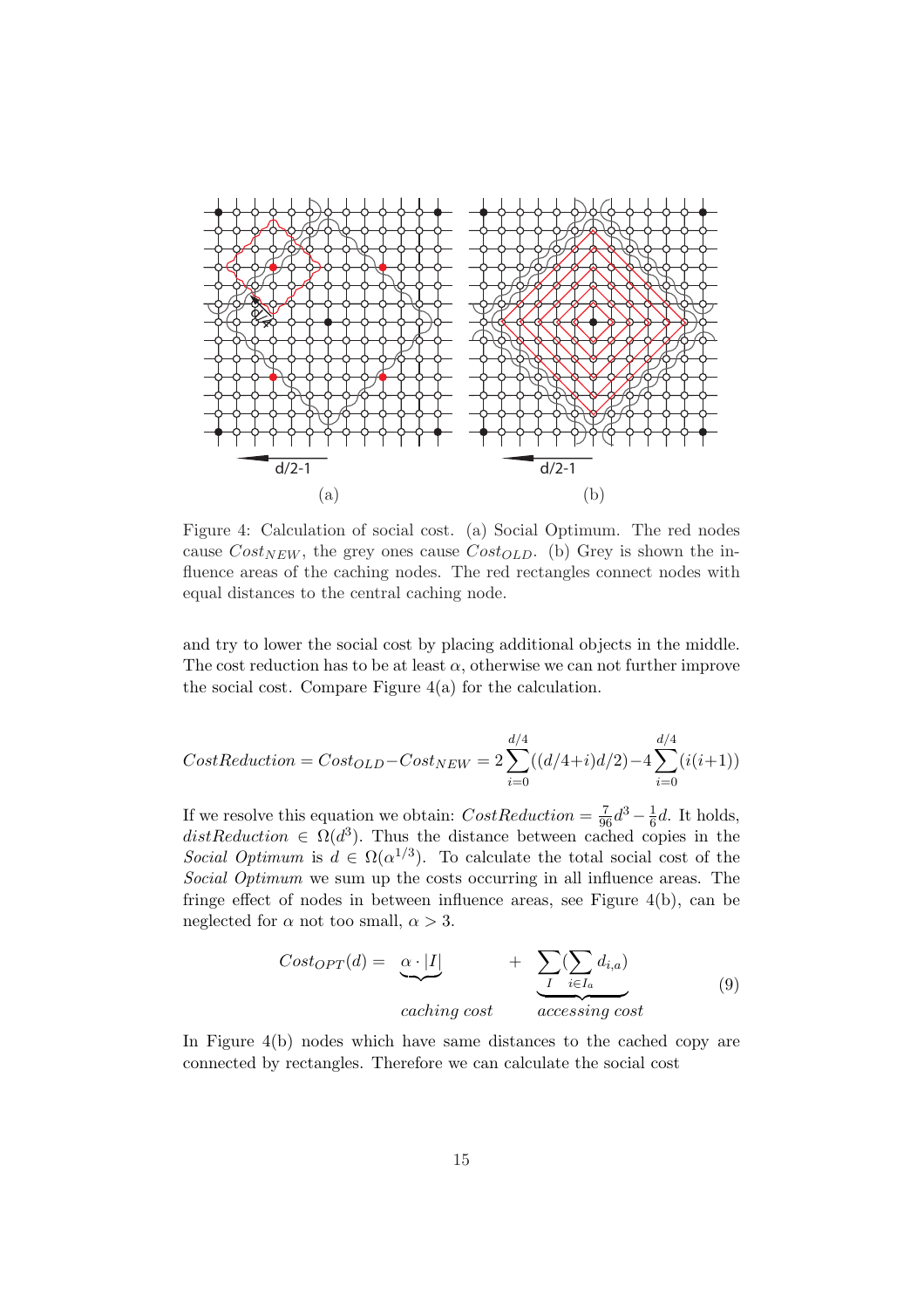$$
Cost_{OPT}(d) = \alpha \cdot \frac{n}{d^2/2} + \frac{n}{d^2/2} \cdot 4 \sum_{i=1}^{d/2-1} i^2
$$
 (10)

$$
= \alpha \cdot \frac{n}{d^2/2} + \frac{n}{d^2/2} \cdot \left(\frac{d^3}{6} - \frac{d^2}{2} + \frac{d}{3}\right) \tag{11}
$$

$$
= \alpha \cdot \frac{n}{d^2/2} + n \cdot \left(\frac{d}{3} - 1 - \frac{2}{3d}\right)
$$

$$
= \alpha \cdot \frac{n}{d^2/2} + \frac{1}{3} \cdot n \cdot d \qquad (12)
$$

If we insert the lower bound for the distance  $d = \alpha^{1/3}$  in (12) we obtain:

$$
Cost_{OPT} = 2\alpha^{1/3} \cdot n + \frac{1}{3}\alpha^{1/3} \cdot n \in \Omega(\alpha^{1/3} \cdot n)
$$

Therefore the social cost of the *Social Optimum* is lower bounded by  $Cost_{OPT} \in$  $\Omega(\alpha^{1/3}\cdot n).$  $\Box$ 

Upper Bound. We obtain a example for the social optimum if we oppose the Caching Cost to the Accessing Cost in (9). From (11) we obtain  $\alpha =$  $d^3/6 - d^2/2 + d/3$ . An approach to the exact solution obtained with Maple is  $d = 2 \cdot \alpha^{1/3}$ . Inserting this value in (3) leads us to the social cost and establishes the upper bound of the Social Optimum.

$$
Cost_{OPT}(d) = \frac{1}{2}\alpha^{1/3}n + \frac{1}{3}\alpha^{1/3}n - 2\alpha^{2/3} + \frac{2}{3}\alpha^{1/3}
$$
  

$$
\in O(\alpha^{1/3} \cdot n)
$$

#### 4.3.2 Nash Equilibrium

Lemma 4.7 (Nash Equilibrium). For the distances between two neighboring caching nodes i, j it holds  $\alpha < d_{i,j} \leq 2 \cdot \alpha$  in a Nash equilibrium.

*Proof.* If the distance  $d_{i,j}$  between the cached copies at nodes  $i, j$  is smaller or equal  $\alpha$ , then either node i or node j changes its strategy and accesses a remote copy to lower its individual cost. If  $d_{i,j}$  is bigger than  $2\alpha$  then a caching node would again change its strategy to lower its individual cost. Therefore a Nash equilibrium only exists, if all distances between two neighboring caching nodes  $i, j$  lie in  $\alpha < d_{i,j} \leq 2\alpha$ .  $\Box$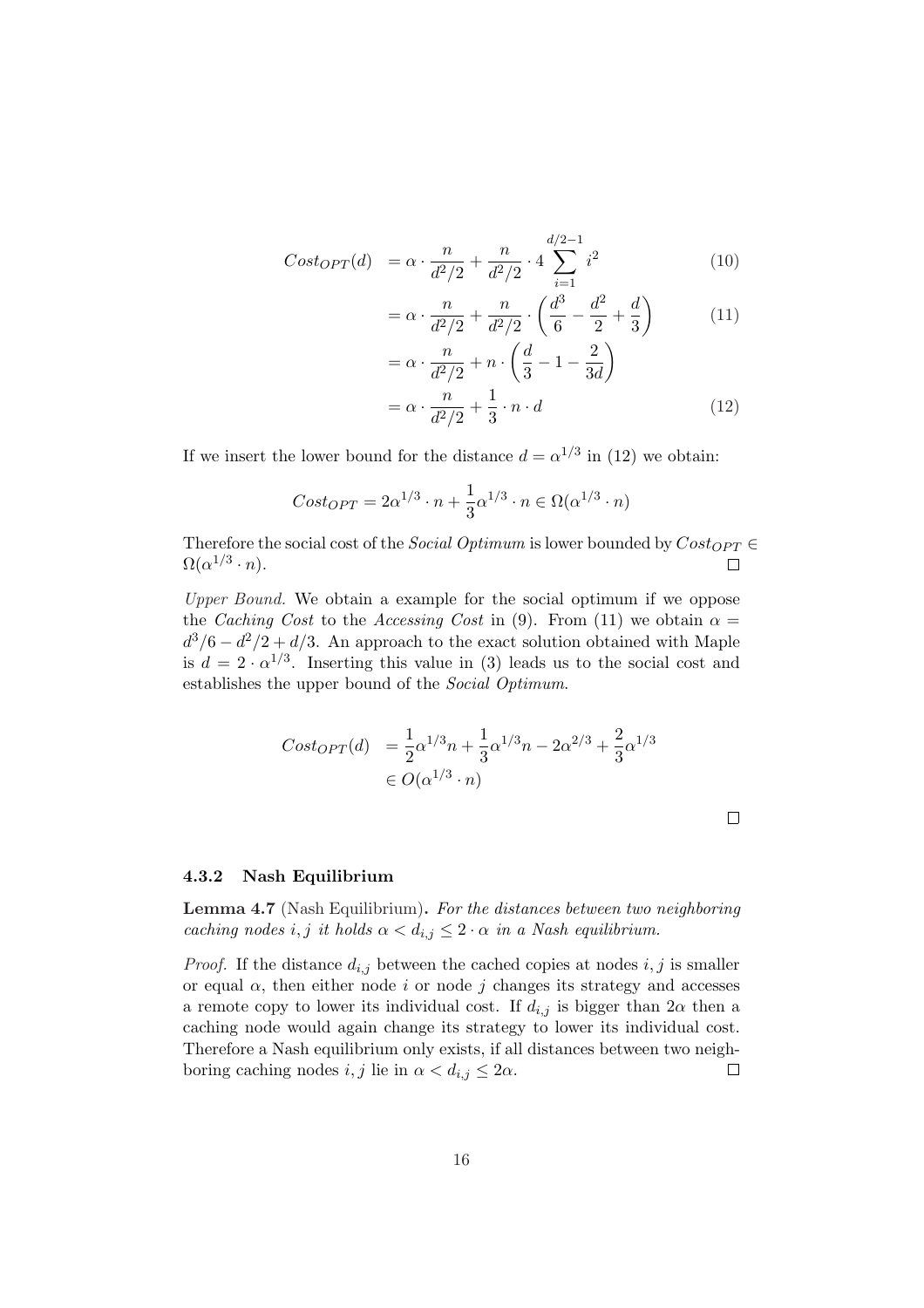

Figure 5: Grid topology for  $\alpha = 3$ . (a) Nash equilibrium causing high social cost. (b) Worst case arrangement of Byzantine nodes in the oblivious model for  $b = 9$ . Grey is shown the influence area of one Byzantine node, red is for  $\delta = 9$ . Grey is shown the influence area of one Byzantine node,<br>shown the influence area of all 9 Byzantine nodes.  $d1 = \alpha, d2 = \sqrt{b\alpha}$ .

Lemma 4.8 (Social Cost of the Nash Equilibrium). The social cost of the worst case Nash equilibrium for  $1 < \alpha < n$  is

$$
Cost_{NE} \in \Theta(\alpha \cdot n).
$$

PROOF. We prove the upper and lower bound in turn.

Upper Bound. The social cost of a Nash equilibrium is  $Cost_{NE} = Caching$  $Cost+Accessing Cost.$  Trivially, it holds that the Caching Cost cannot exceed  $\alpha \cdot n$ . The worst case is reached if all nodes cache a copy. According to Lemma 4.4 the distances in a Nash equilibrium cannot exceed  $2\alpha$ . Therefore the Accessing Cost cannot exceed  $2\alpha \cdot n$ , even if all nodes access a cached copy at maximum distance. Thus the social cost of the worst case Nash equilibrium is upper bounded by  $Cost_{NE} \in O(\alpha \cdot n)$ .

 $\Box$ 

Lower Bound. We give an example for a Nash equilibrium causing high social cost to establish the lower bound. If we assume that the objects are cached at regular distances d then the social cost is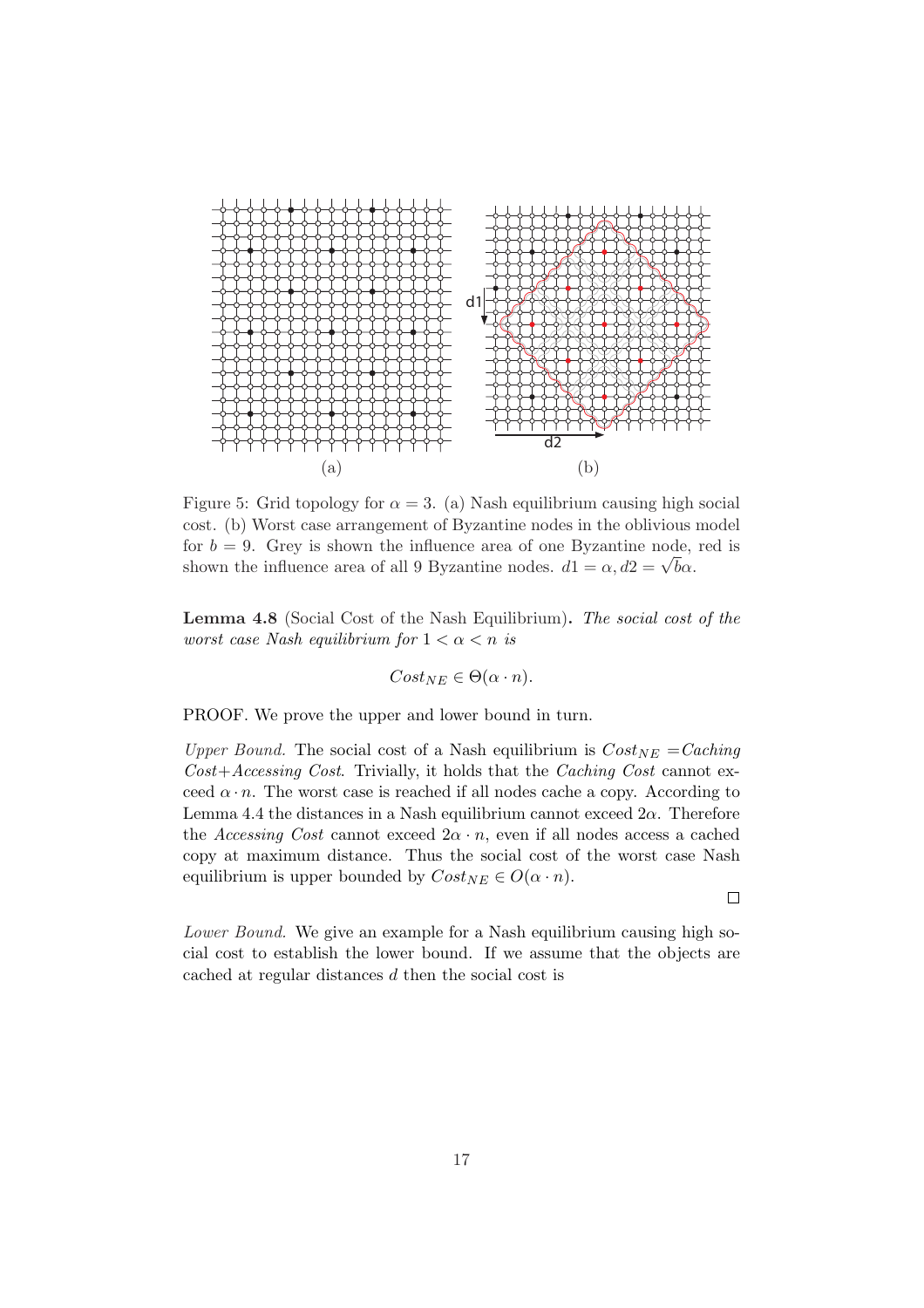$$
Cost_{NE}(d) = \alpha \cdot \frac{n}{d^2/2} + \frac{n}{d^2/2} \cdot 4 \sum_{i=1}^{d/2-1} i^2
$$
 (13)

$$
= \alpha \cdot \frac{n}{d^2/2} + \frac{n}{d^2/2} \cdot \left(\frac{d^3}{6} - \frac{d^2}{2} + \frac{d}{3}\right) \tag{14}
$$

$$
= \alpha \cdot \frac{n}{d^2/2} + n \cdot \left(\frac{d}{3} - 1 - \frac{2}{3d}\right)
$$

$$
= \alpha \cdot \frac{n}{d^2/2} + \frac{1}{3} \cdot n \cdot d \tag{15}
$$

By increasing distance d we increase (15) for  $\alpha \geq 3$ . According to Lemma 4.7 d is bounded to the interval  $[\alpha, 2\alpha]$ . Thus we get an cost-intensive example for a Nash equilibrium by setting  $d = 2\alpha$ . The invoked social cost then is  $Cost_{NE} = \frac{n}{2\alpha} + \frac{2}{3}$  $\frac{2}{3} \cdot n \cdot \alpha$  and establishes the lower bound of the worst case Nash equilibrium,  $Cost_{NE} \in \Omega(\alpha \cdot n)$ .

 $\Box$ 

### 4.3.3 Oblivious Model, Byzantine Nash Equilibrium

Lemma 4.9 (Byzantine Nash Equilibrium). The social cost of the Byzantine Nash Equilibrium in the grid for  $1 < \alpha < n$ ,  $0 \le b < \frac{n}{2\alpha^2}$  is

$$
Cost_{BNE} \in \Theta(\alpha \cdot s + \alpha^3 \cdot b \cdot \sqrt{b}).
$$

PROOF. We prove the upper and lower bound in turn.

Lower Bound. As we have already used before the objects are cached regularly every  $2\alpha$  in both dimensions for a Nash equilibrium causing high social cost. In Figure 5(b) you can see a possible worst case arrangement for the Byzantine nodes. The nodes inside this Byzantine area have to access a cached copy outlying, which causes the additional cost

$$
AddCost_{I_{b_{max}}} = 4 \cdot \sum_{i=1}^{\alpha \sqrt{b}-1} \left( \underbrace{(\alpha + \alpha \sqrt{b})}_{offset \ to} -i) \cdot i \right)
$$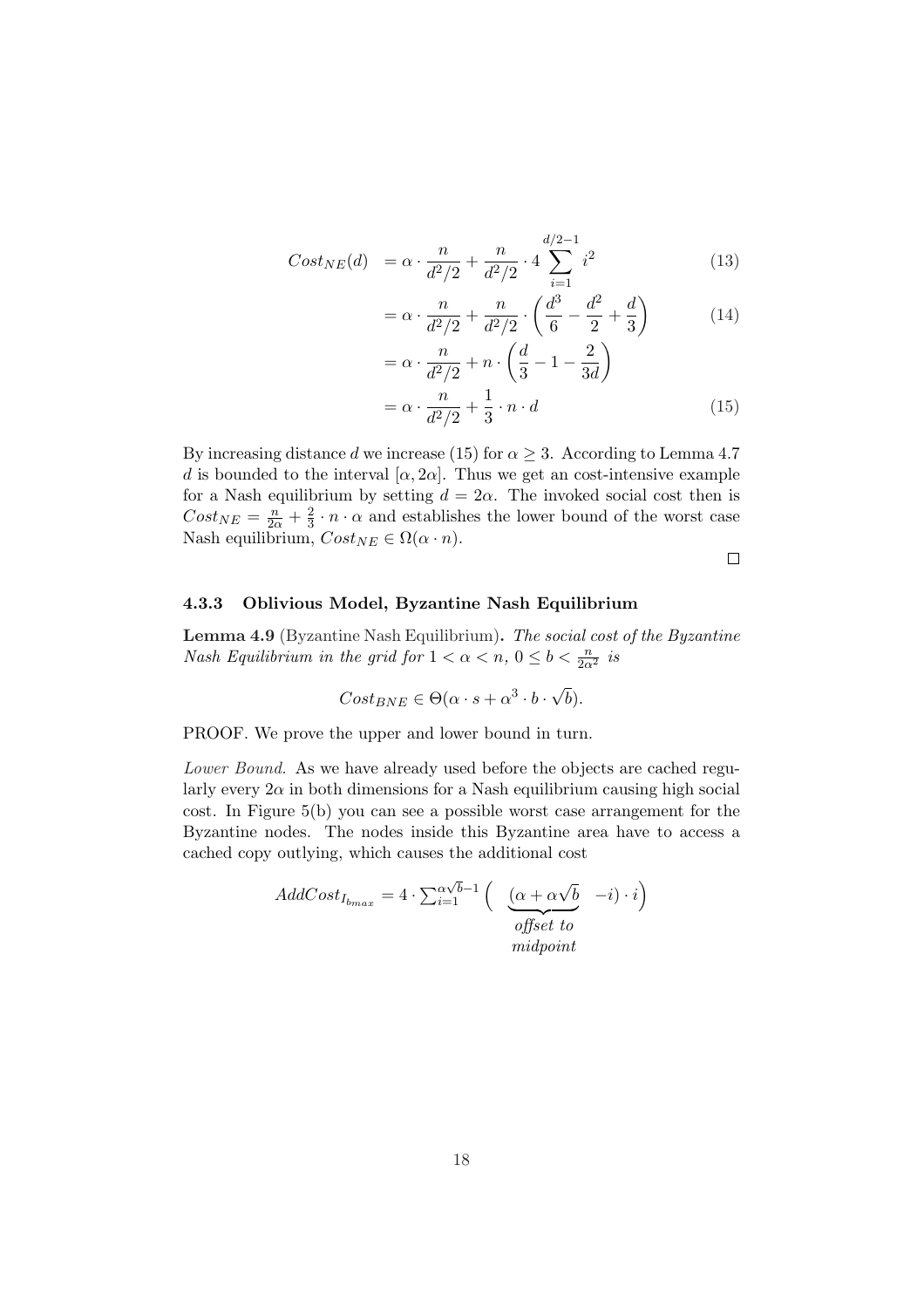To facilitate calculation we substitute  $z = \alpha$ √ b

$$
AddCost_{I_{b_{max}}} = 4\left((\alpha + z)\sum_{1}^{z-1} i - \sum_{1}^{z-1} i^{2}\right)
$$
  
\n
$$
= 4\left((\alpha + z)\cdot \frac{(z-1)z}{2} - \frac{(z-1)z(2z-1)}{6}\right)
$$
  
\n
$$
= 2((\alpha + z)(z-1)z) - \frac{2}{3}((z^{2} - z)(2z-1))
$$
  
\n
$$
= \frac{2}{3}z^{3} + 2\alpha z^{2} - 2\alpha z - \frac{2}{3}z
$$
(16)  
\n
$$
= \frac{2}{3}\alpha^{3}b\sqrt{b} + 2\alpha^{3}b - 2\alpha^{2}\sqrt{b} - \frac{2}{3}\alpha\sqrt{b}
$$
  
\n
$$
AddCost_{I_{b_{max}}} \in \Omega(\alpha^{3}b\sqrt{b})
$$
(17)

We obtain the total social cost for the Byzantine Nash equilibrium by building the sum of the caching and accessing cost of the selfish nodes s and the caused cost by the Byzantine nodes,  $Cost_{BNE} = Caching\ Cost +$ Accessing  $Cost + AddCost_{I_{bmax}}$ . The number of selfish nodes lying in the Byzantine area is  $\frac{b \cdot \alpha^2}{4} - b$ . To be accurate this nodes have to be subtracted from the selfish nodes s contributing to the caching and accessing cost. We neglect this effect in the following and assume  $s > \frac{b \cdot \alpha^2}{4} - b$ .

$$
Cost_{BNE}(d) = \alpha \cdot \frac{s}{d^2/2} + \frac{s}{d^2/2} \cdot 4 \sum_{i=1}^{d/2-1} i^2 + AddCost_{I_{bmax}} \tag{18}
$$

Inserting the results from  $(15)$  and  $(17)$  in  $(18)$  we get

$$
= \frac{s}{\alpha} + \frac{4}{3}\alpha \cdot s - 2s - \frac{2s}{3\alpha} + \frac{2}{3}\alpha^3 b\sqrt{b} + 2\alpha^3 b - 2\alpha^2 \sqrt{b} - \frac{2}{3}\alpha\sqrt{b}
$$

Therefore the Byzantine Nash equilibrium is lower bounded by  $Cost_{BNE}(d) \in$  $\Omega(\alpha\cdot s+\alpha^3\cdot b\cdot\sqrt{b})$ 

 $\Box$ 

Upper Bound. First of all we examine two basic arrangements of Byzantine nodes. We designate the combined Byzantine area of  $b_i$  Byzantine nodes as  $I_{b_i}$ . In the first arrangement a Byzantine node is surrounded by selfish caching nodes. Here, the selfish nodes in the Byzantine influence area  $I_{b_1}$ experience the additional cost  $AddCost_{I_{b_1}} = \sum_{i \in I_{b_1}} d_{i,a}$ , where the selfish caching node a lies outside of  $I_{b_1}$ . This results in the total social cost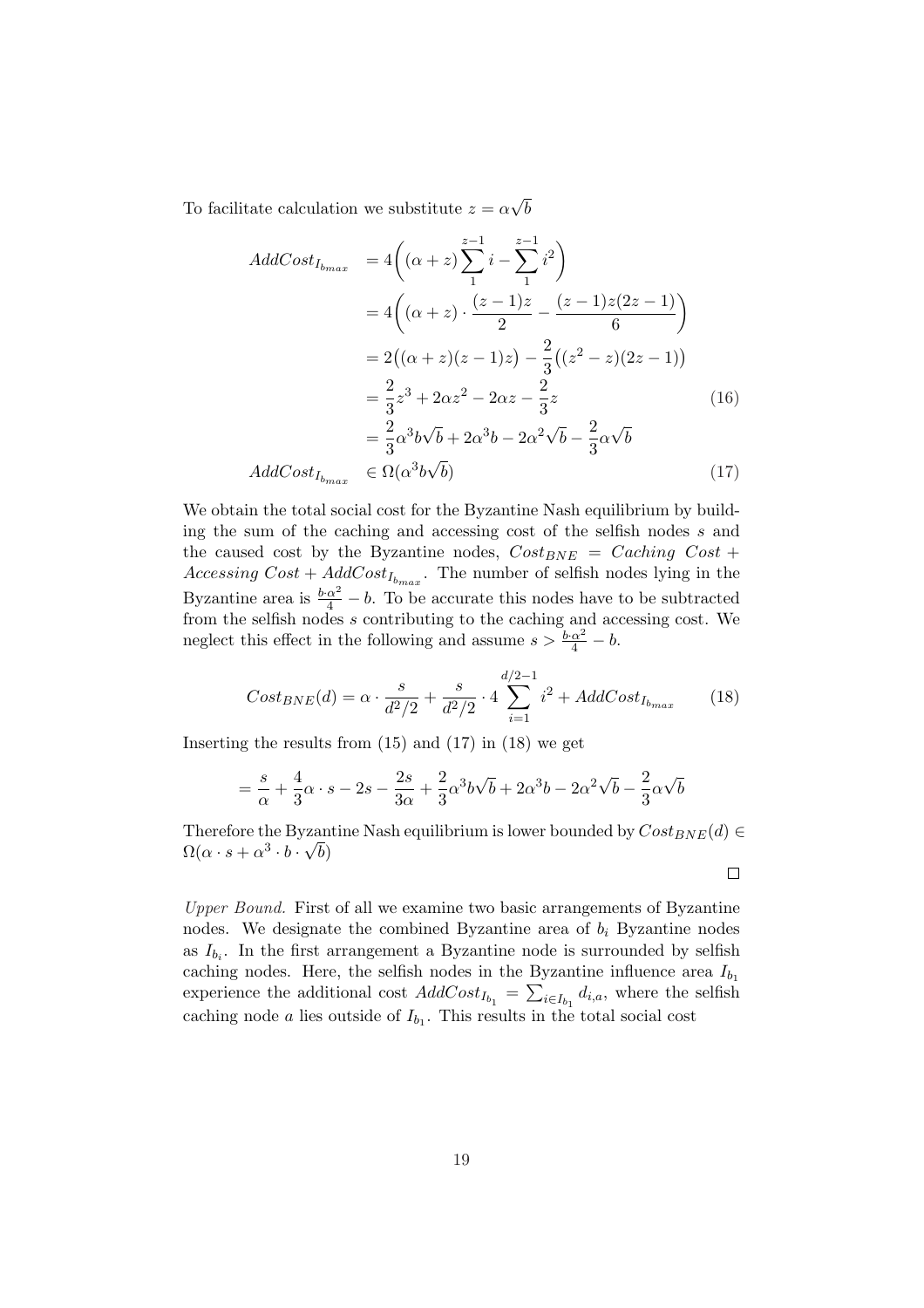$$
\sum_{I_B} AddCost_{I_{b_1}} = \sum_{I_B} \sum_{i \in I_{b_1}} d_{i,a}
$$
  
=  $b \cdot \sum_{i=1}^{d/2-1} \left( (\alpha + \alpha - i) \cdot i \right)$   
=  $b \cdot \left( \sum 2\alpha i - \sum i^2 \right)$   
=  $b \cdot \left( \frac{(\alpha - 1)\alpha}{2} - \frac{(\alpha - 1)\alpha(2\alpha - 1)}{6} \right)$   
=  $b \cdot \left( \alpha^3 - \alpha^2 - \frac{1}{6}(2\alpha^3 - 3\alpha^2 + \alpha) \right)$   
=  $\frac{2}{3} \alpha^3 b - \frac{3}{2} \alpha^2 b - \frac{1}{6} \alpha b$   
 $\in \Omega(\alpha^3 \cdot b)$ 

In the second arrangement the Byzantine nodes form a biggest possible Byzantine area  $I_{b_{max}}$ , compare Figure 5(b). We already calculated the additionally caused cost in (17). We obtain higher cost if we arrange the Byzantine players to one maximal interval  $I_{b_{max}}$ 

$$
AddCost_{I_{b_{max}}} > \sum_{I_B} AddCost_{I_{b_1}}\Omega(\alpha^3 b \sqrt{b}) > \Omega(\alpha^3 b)
$$

Now it remains to show that the social cost of any other arrangement Now it remains to show that the social cost of any other arrangement  $\sum AddCost_{I_{b_i}}$  does not cause higher cost than  $AddCost_{I_{b_{max}}}$  by considering the constraint  $\sum b_i = b_{max}$ . However, it is enough to look at the preceding two cases, because any other arrangement of Byzantine nodes can be classified as one of these two cases. E.g. a line arrangement causes the same cost as the sum of single Byzantine influence areas and the sum of several rectangle arrangement can not exceed the cost of  $AddCost_{I_{bmax}}$ taking into consideration the constraint. Furthermore any divided Byzantine areas affect fewer nodes than  $I_{b_{max}}$  due to fringe effects at the borders of neighboring Byzantine influence areas. Therefore we conclude the cost for a Byzantine Nash equilibrium is maximized if we form on big interval. The arrangement visible in Figure 5(b) maximizes the Byzantine area and gives us the upper bound for the social cost. The calculation was conducted already in  $(18)$  and therefore the lower bound equals the upper bound,  $Cost_{BNE} \in O(\alpha \cdot s + \alpha^3 \cdot b \cdot \sqrt{b}).$ 

 $\Box$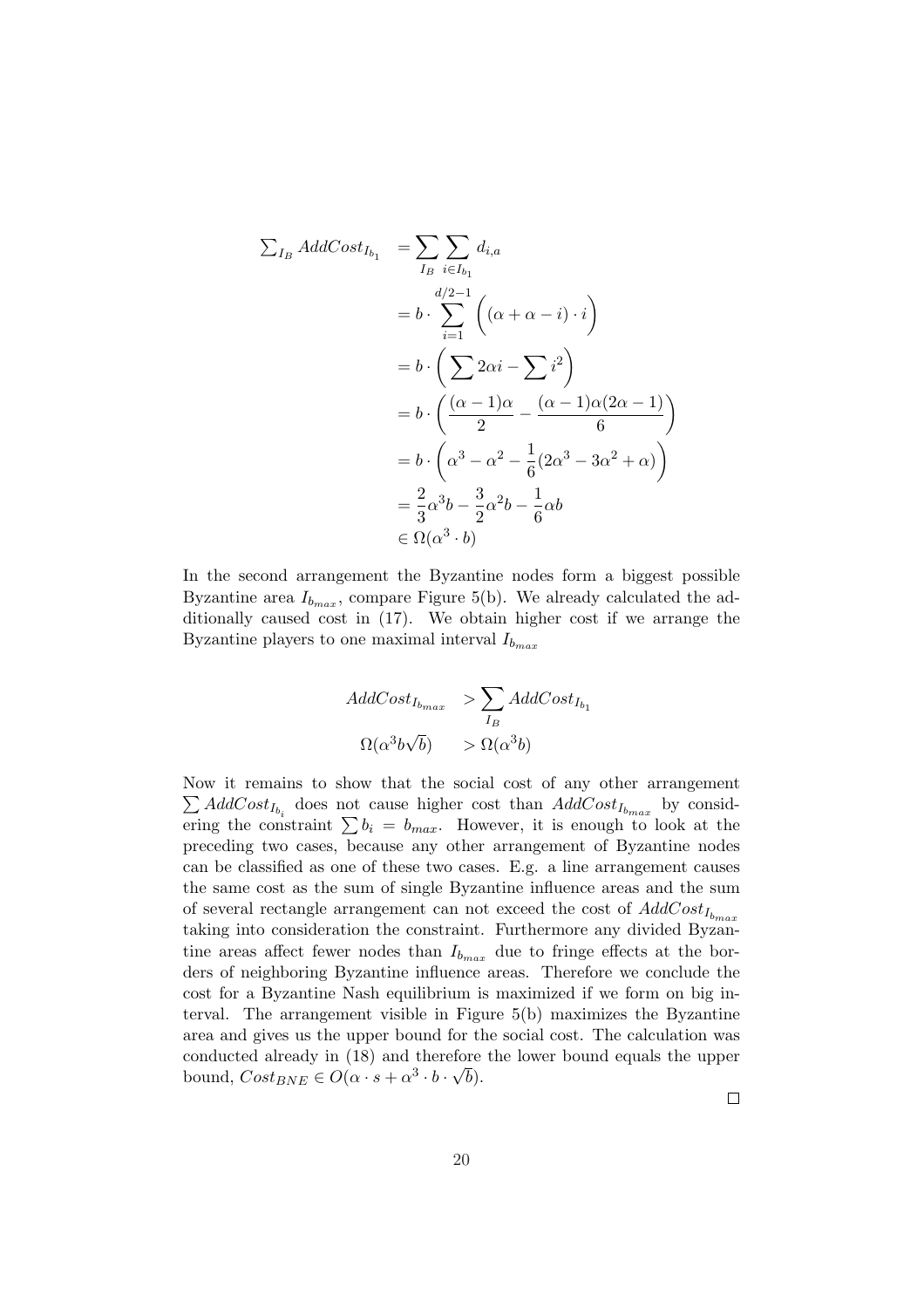#### 4.3.4 Non-Oblivious Model, Byzantine Nash Equilibrium

Lemma 4.10 (Byzantine Nash Equilibrium). The social cost of the Byzantine Nash Equilibrium in the grid for  $1 < \alpha < n$ ,  $0 \leq b < \frac{n}{2\alpha^2}$  is

$$
Cost_{BNE} \in \Omega \left( \frac{b \cdot s}{\alpha} + \frac{s}{2} + \frac{\alpha^3}{b} \right).
$$

PROOF. We prove the lower bound in the following.

Lower Bound. We take a similar approach as already for the line topology. Every player is acting risk-averse and assumes its location to be just at the center of the Byzantine interval  $I_{Bmax}$ . This results in objects being cached center of the Byzantine interval  $I_{Bmax}$ . I his results in objects being cached<br>in smaller intervals  $d = 4\alpha/\sqrt{b}$ , so that the selfish players can be sure to access a valid copy distant at most  $2\alpha$ . We can calculate the additional access a valid copy distant at most  $2\alpha$ .<br>caused cost by inserting  $z = 4\alpha/\sqrt{b}$  in (16)

$$
AddCost_{BNE} = \frac{2}{3} \left(\frac{4\alpha}{\sqrt{b}}\right)^3 + 2\alpha \left(\frac{4\alpha}{\sqrt{b}}\right)^2 - 2\alpha \left(\frac{4\alpha}{\sqrt{b}}\right) - \frac{2}{3} \left(\frac{4\alpha}{\sqrt{b}}\right)
$$

$$
= \frac{128}{3} \cdot \frac{\alpha^3}{b^2 \sqrt{b}} + 8\frac{\alpha^3}{b} - 8\frac{\alpha^2}{\sqrt{b}} - \frac{8}{3} \cdot \frac{\alpha}{\sqrt{b}}
$$

$$
AddCost_{BNE} \in \Omega\left(\frac{\alpha^3}{b}\right)
$$

According to (18) we get for the social cost for this Byzantine Nash equilibrium

$$
Cost_{BNE}(d) = \alpha \cdot \frac{s}{8\alpha^2/b} + \frac{s}{8\alpha^2/b} \cdot 4 \sum_{i=1}^{2\alpha/\sqrt{b}-1} i^2 + AddCost_{BNE}
$$
  

$$
= \frac{b \cdot s}{8\alpha} + \frac{b \cdot s}{4\alpha^2} \cdot \frac{(\frac{2\alpha}{\sqrt{b}} - 1)\frac{2\alpha}{\sqrt{b}}}{2} + \Omega\left(\frac{\alpha^3}{b}\right)
$$
  

$$
= \frac{b \cdot s}{8\alpha} + \frac{s}{2} - \frac{\sqrt{b} \cdot s}{4\alpha} + \Omega\left(\frac{\alpha^3}{b}\right)
$$
  

$$
\in \Omega\left(\frac{b \cdot s}{\alpha} + \frac{s}{2} + \frac{\alpha^3}{b}\right)
$$

 $\Box$ 

We discuss in the following the Price of Anarchy and the Price of Malice for the grid. The Nash equilibrium has not changed asymptotically with the increased dimension, whereas the cost of the Social Optimum has decreased.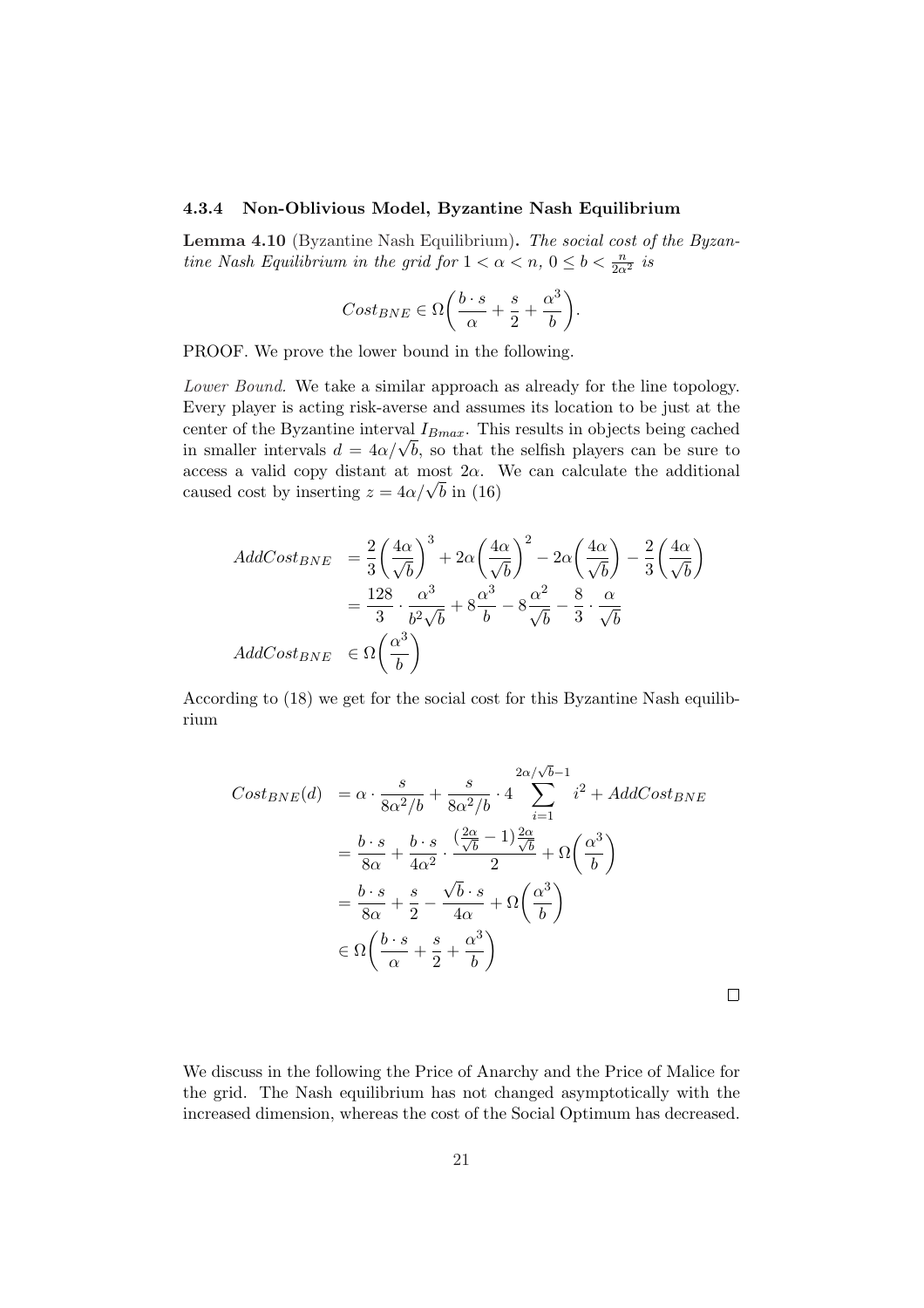That leads to a higher Price of Anarchy,  $PoA = \alpha^{2/3}$ . Thus in the grid selfish behavior causes higher damage than in the line topology. In the oblivious behavior causes higher damage than in the line t<br>model the Price of Malice is increased for  $\alpha > \sqrt{b}$ 

$$
PoM_{OBL-LINE} \in \Theta\left(1 + \frac{\alpha \cdot b^2}{n}\right)
$$

$$
PoM_{OBL-GRID} \in \Theta\left(1 + \frac{\alpha^2 \cdot b\sqrt{b}}{n}\right)
$$

We can se the effect of the increased Byzantine influence area  $I_{Bmax}$  by the factor  $\alpha^2$ . However, we need quadratic Byzantine players to generate  $I_{Bmax}$ , that is why the second factor is decreased in the higher dimension. The Price of Malice in the non-oblivious model is

$$
PoM_{NON-OBL-LINE} \in \Omega \left( \frac{b}{\alpha} + \frac{1}{b} + \frac{\alpha}{n} \right)
$$

$$
PoM_{NON-OBL-GRID} \in \Omega \left( \frac{b}{\alpha^2} + \frac{1}{\alpha} + \frac{\alpha^2}{b \cdot n} \right)
$$

As we have mentioned already in the discussion of the Price of Malice for the line, it is possible to render  $PoM < 1$ . In the grid we can construct a similar example with  $\alpha = 20, b = 9, n > 1000$ . We obtain smaller social cost for the Byzantine Nash equilibirum  $Cost_{BNE} = 0.5 \cdot n + 890$  than for the Nash equilibrium  $Cost_{NE} = 13.5 \cdot n$ . Similar to the line topology, the presence of Byzantine players causes a change in the selfish player's strategy, which results in shrunken caching intervals in the worst case and a  $PoM < 1$ . Thus the social cost can be lowered under certain conditions.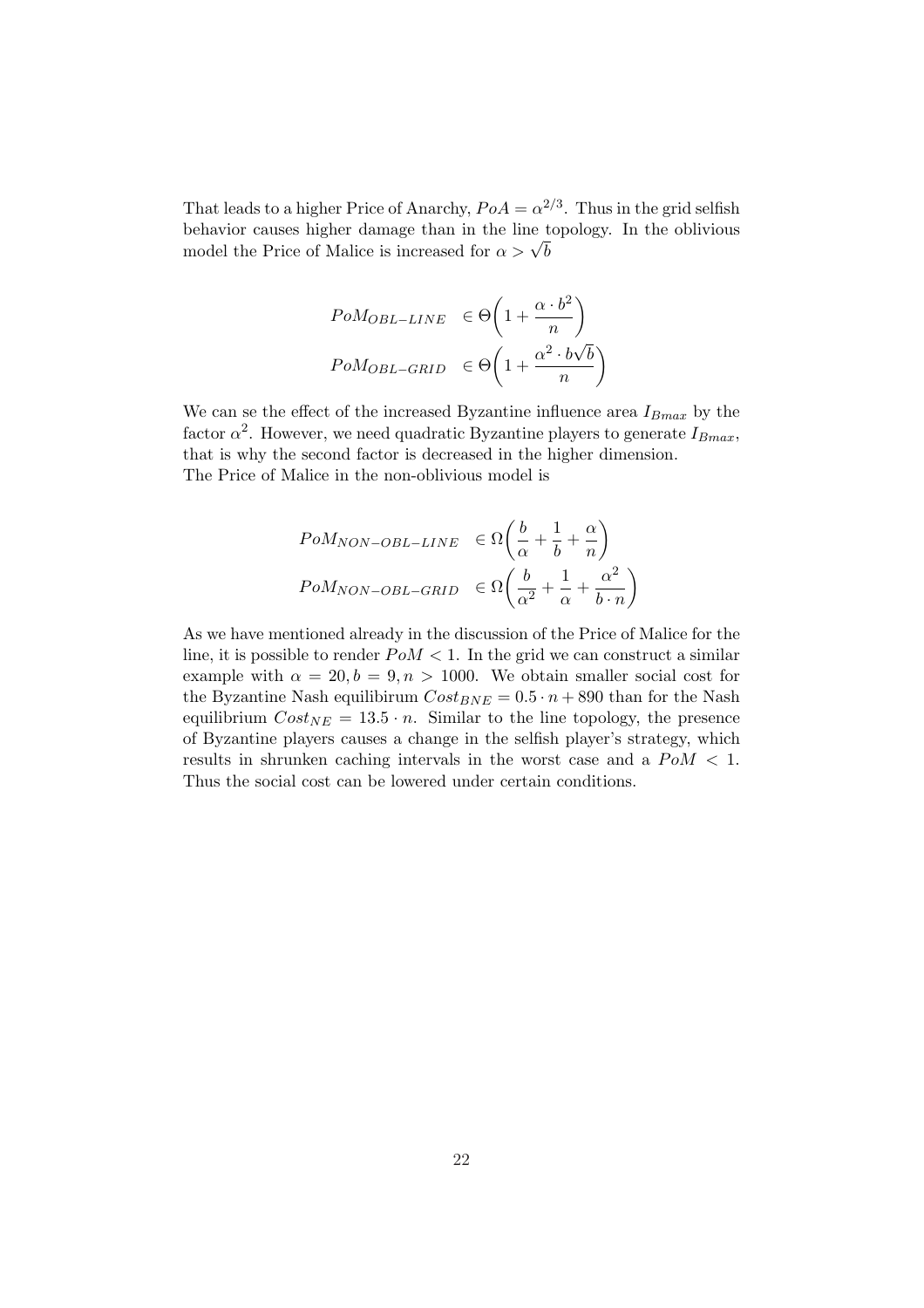

Figure 6: Calculation of Social Cost in 3-Dimensional Grid. (a) 3-dim grid topology. (b) Nodes with equal distances to the center are located on the edges of a octahedron. The edges of the underlying 3-dim grid topology are not shown.

### 4.4 D-Dimensional Grid

In this chapter we change our notation, here d designates the dimension while we use  $c$  for the distance parameter. In Figure 6 a 3-dimensional grid is shown. Nodes with equal distances  $c$  to a central node lie on the edges of an octahedron with *radius* = c. The number of vertices  $|V_{oct}|$  of such an octahedron is 6 and the number of edges  $|E_{oct}|$  is 12. We obtain in a 3-dimensional grid for the number of nodes with equal distances  $c$  to a node

$$
nodes(c) = |E_{oct}| \cdot (c(c-1)) + |V_{oct}| \cdot c
$$

$$
= 12 \cdot (c(c-1)) + 6 \cdot c
$$

We can easily verify this with Figure 6(b). In the 2-dimensional case we obtain  $nodes(c) = 4 \cdot (c(c-1)) + 4 \cdot c$  what corresponds to our findings in the grid. The number of vertices and edges of the polyhedrons connecting equal distant nodes is upper bounded by the values of the underlying grid-topology. In the 3-dimensional grid new edges are introduced for the octahedron, though old ones are skipped and the degree of the nodes does not change. Thus  $|E_{oct}|$  and  $|V_{oct}|$  is upper bounded to the corresponding numbers of the cube. In higher dimensions we assume that nodes with equal distances again are located on a d-dimensional polyhedron, furthermore its number of edges and vertices is upper bounded the underlying d-dimensional hypercube. These assumptions leads us to the following lemma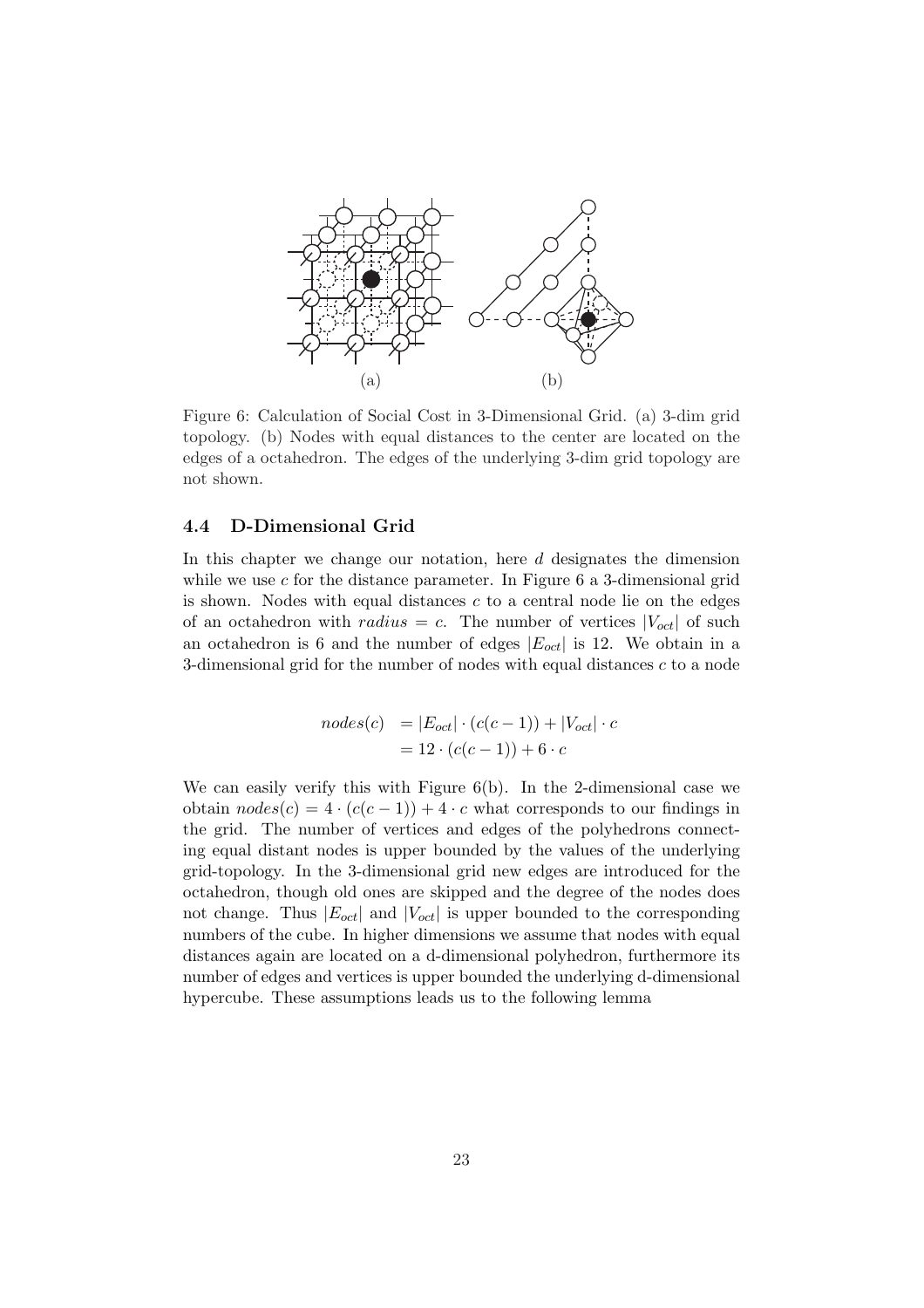Lemma 4.11. In a d-dimensional grid the number of nodes i with distance  $c_{ia} = c$  to node a is

$$
nodes(c) \in O(e \cdot (c(c-1)) + v \cdot c)
$$
\n
$$
(19)
$$

whereas  $e \in O(2^{d-1} \cdot d)$  denotes the number of edges and  $v \in O(2^d)$  the number of vertices in the d-dimensional hypercube.

Lemma 4.11 and our results obtained for the line and 2-dimensional grid let us formulate a further Lemma without proving it in this thesis.

Lemma 4.12 (Social Cost). In a d-dimensional grid where objects are cached at equal distances c the social cost is

$$
Cost(d, c) = \alpha \cdot |I| + |I| \cdot \sum_{i=0}^{c/2-1} nodes(i)
$$
  

$$
= \alpha \cdot \frac{n}{c^d/d} + \frac{n}{c^d/d} \cdot \sum_{i=0}^{c/2-1} nodes(i)
$$
  

$$
\in O\left(\alpha \cdot \frac{n}{c^d/d} + \frac{n}{c^d/d} \cdot \sum_{i=0}^{c/2-1} (2^{d-1}d \cdot (i^2 - i) + 2^d \cdot i)\right)
$$
(20)

If we compute (20) for the 1-dimensional and 2-dimensional case we obtain

$$
Cost(d = 1, c) = \alpha \cdot \frac{n}{c/2} + \frac{n}{c/2} \cdot \sum_{i=0}^{c/2 - 1} 2i
$$
 (21)

$$
Cost(d = 2, c) = \alpha \cdot \frac{n}{c^2/2} + \frac{n}{c^2/2} \cdot \sum_{i=0}^{c/2-1} (4 \cdot (i^2 - i) + 4i)
$$

$$
= \alpha \cdot \frac{n}{c^2/2} + \frac{n}{c^2/2} \cdot \sum_{i=0}^{c/2-1} 4i^2
$$
(22)

(21) corresponds to the social cost for the line topology which we already have found in (4). Furthermore (22) is equal to the social cost in the grid (10). Thus we have established already the correctness of Lemma 4.12 for  $d = 1, d = 2$ , however to ensure it holds for higher dimensions further analysis is needed.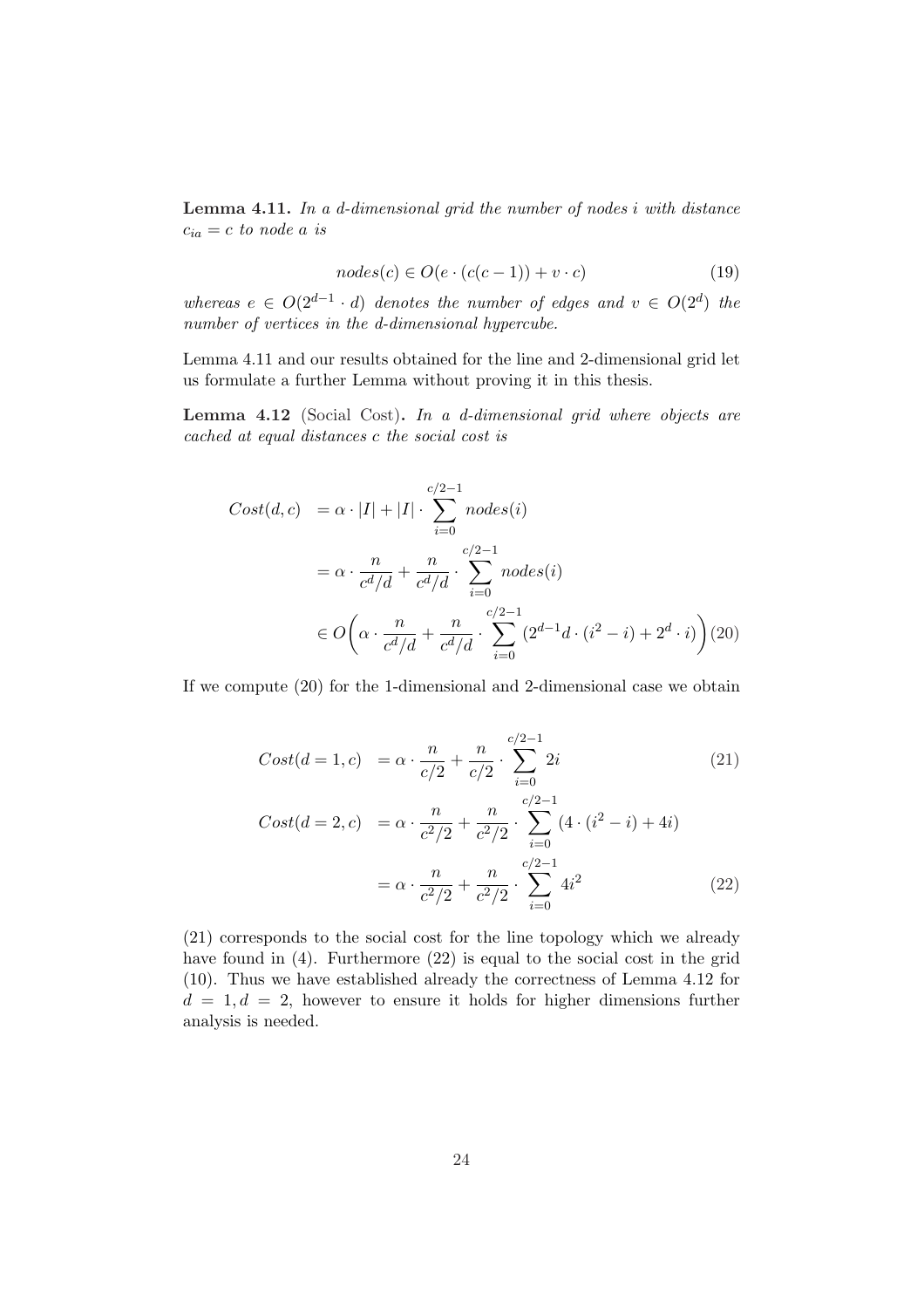## 5 Conclusion

We have presented the Byzantine Caching Game and analyzed its behavior for different underlying topologies. Therefore we proved tight bounds for the Price of Anarchy and the Price of Malice for the line and the grid topology in the oblivious and non-oblivious model. We have found examples for the non-oblivious model where the presence of Byzantine players improves the worst case social cost.

Furthermore our findings in one and two dimensions have given us indication how they could develop in further dimensions. We formulated two lemmas for the social cost function in d-dimensional grids. A next step would be to prove these and to generalize other findings to d dimensions. The results we obtained in 1-dim and 2-dim for the Price of Malice let us guess that in higher dimensions it develops similarly,  $PoM_{OBL} = \left(1 + \frac{\alpha^d \cdot b^{(d+1)/d}}{n}\right)$  $\frac{a+1}{n}$ ). However, the proof of this presumption is beyond the scope of this thesis.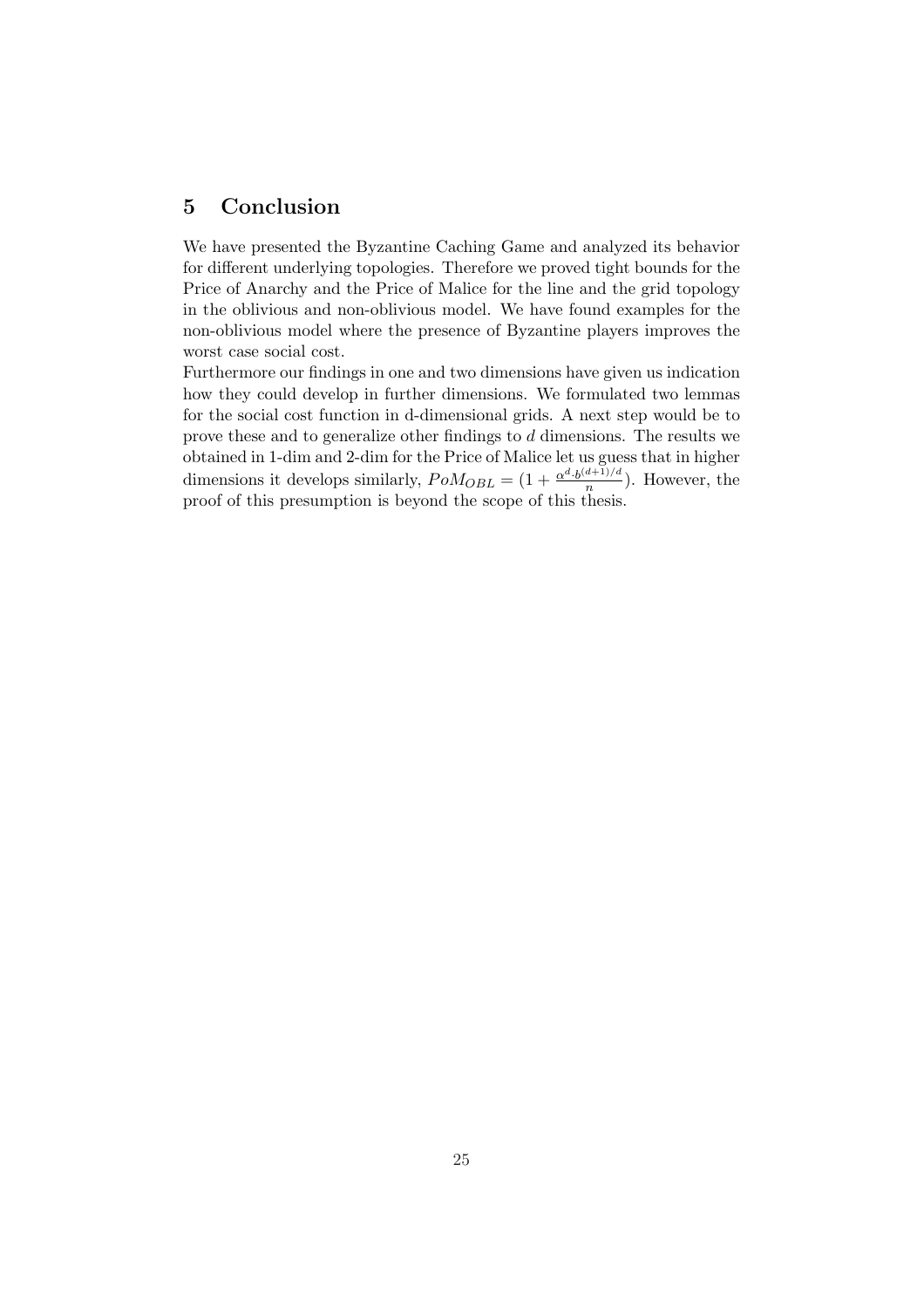# 6 Appendix

### 6.1 Collection of Formulas

Price of Anarchy  $PoA = \frac{Cost_{NE}}{Cost_{SNR}}$  $\overline{Cost_{OPT}}$ 

Price of Byzantine Anarchy  $PoBA(b) = \frac{Cost_{BNE}(b)}{Cost_{OPT}}$ Price of Malice  $PoM(b) = \frac{PoB(b)}{PoB(0)} = \frac{PoB(b)}{PoA} = \frac{Cost_{BNE}}{Cost_{NE}}$  $Cost_{NE}$ 

### 6.2 Star

SOCIAL OPTIMUM

| $\alpha < 1$ | $\int Cost_{OPT} = \alpha \cdot n$                                |  |
|--------------|-------------------------------------------------------------------|--|
|              | $1 < \alpha < 2$   $Cost_{OPT} = \alpha + (n-1)$ See figure 1(a). |  |
| $\alpha > 2$ | $\int Cost_{OPT} = \alpha + (n-1)$                                |  |

### WORST NASH EQUILIBRIUM

| $\alpha$ < 1 | $Cost_{NE} = n \cdot \alpha$                      | Object is cached at every<br>node.                                           |
|--------------|---------------------------------------------------|------------------------------------------------------------------------------|
|              | $1 < \alpha < 2 \mid Cost_{NE} = (n-1)\alpha + 1$ | Object is cached at every leaf<br>node. See figure $1(b)$ .                  |
| $\alpha > 2$ |                                                   | $Cost_{NE} = \alpha + 1 + 2(n - 2)$ One replica is placed at a leaf<br>node. |

### PRICE OF ANARCHY

| $\alpha$ < 1 | $PoA = 1$                                                                                      |
|--------------|------------------------------------------------------------------------------------------------|
|              | $1 < \alpha < 2$   $PoA = \frac{(n-1)\alpha+1}{\alpha+(n-1)} \leq \frac{(n-1)2+1}{2(n-1)} < 2$ |
| $\alpha > 2$ | $-\frac{\alpha+1+2(n+1)}{2}$                                                                   |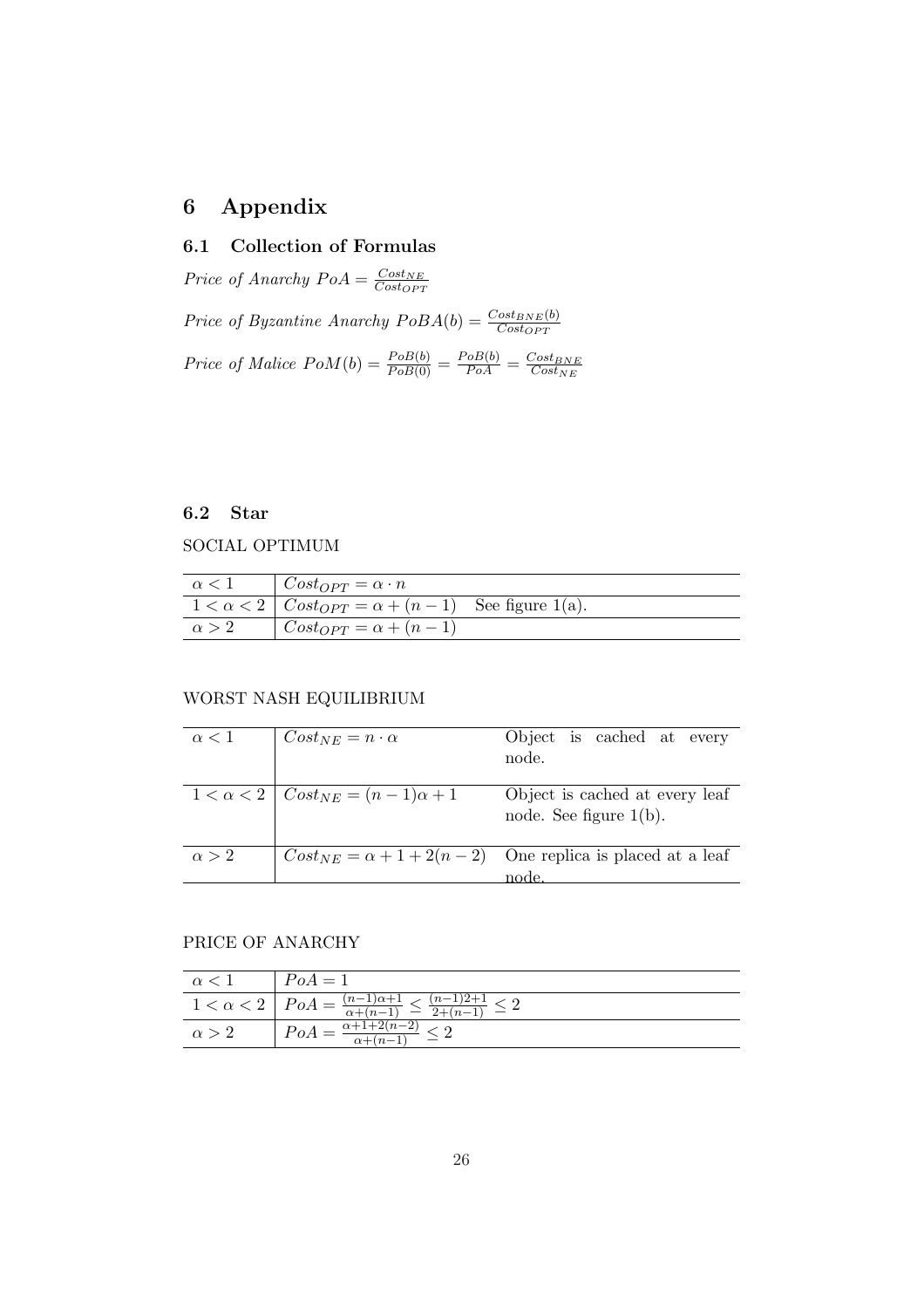BYZANTINE NASH EQUILIBRIUM, OBLIVIOUS MODEL

| $\alpha < 1$ |       | $1 \leq b < n \mid Cost_{BNE} = (n - b) \cdot \alpha$ |
|--------------|-------|-------------------------------------------------------|
|              |       | Worst BNE caches object at every server.              |
|              |       |                                                       |
|              | $b=n$ | $Cost_{BNE} = 0$                                      |
|              |       | Every Player is byzantine. Nobody has object          |
|              |       | cached.                                               |
|              |       |                                                       |
|              |       | $1 < \alpha < 2$ $1 \leq b < n$ $Cost_{BNE} = \infty$ |
|              |       | Worst BNE caches just at byzantine center             |
|              |       | node. See figure $1(c)$ .                             |
|              |       |                                                       |
|              | $b=n$ | $\big  Cost_{BNE} = 0$                                |
|              |       |                                                       |
| $\alpha > 2$ |       | $1 \leq b \leq n \mid Cost_{BNE} = \infty$            |
|              |       | Worst BNE places just one replica at byzan-           |
|              |       | tine leaf node.                                       |
|              |       |                                                       |
|              | $b=n$ | $Cost_{BNE} = 0$                                      |
|              |       |                                                       |

# PRICE OF BYZANTINE ANARCHY, OBLIVIOUS MODEL

|  | $\alpha < 1$ $1 \le b < n$ $PoBA = \frac{(n-b)\alpha}{\alpha+n-1}$<br>$b = n$ $PoBA = 0$ |
|--|------------------------------------------------------------------------------------------|
|  |                                                                                          |
|  | $1 < \alpha < 2$ $1 \leq b < n$ $PoBA = \infty$                                          |
|  | $b = n$ $\big  PoBA = 0$                                                                 |
|  | $\alpha > 2$ $1 < b < n$ $PoBA = \infty$                                                 |

PRICE OF MALICE, OBLIVIOUS MODEL

|              | $\alpha < 1$ $1 \leq b < n$ $\mid P \circ M = \frac{n-b}{n}$ |
|--------------|--------------------------------------------------------------|
|              | $b=n$ $PoM=0$                                                |
|              | $1 < \alpha < 2$ $1 \leq b \leq n$   $PoM = \infty$          |
|              | $b=n$ $PoM=0$                                                |
| $\alpha > 2$ | $1 \leq b \leq n$   $PoM = \infty$                           |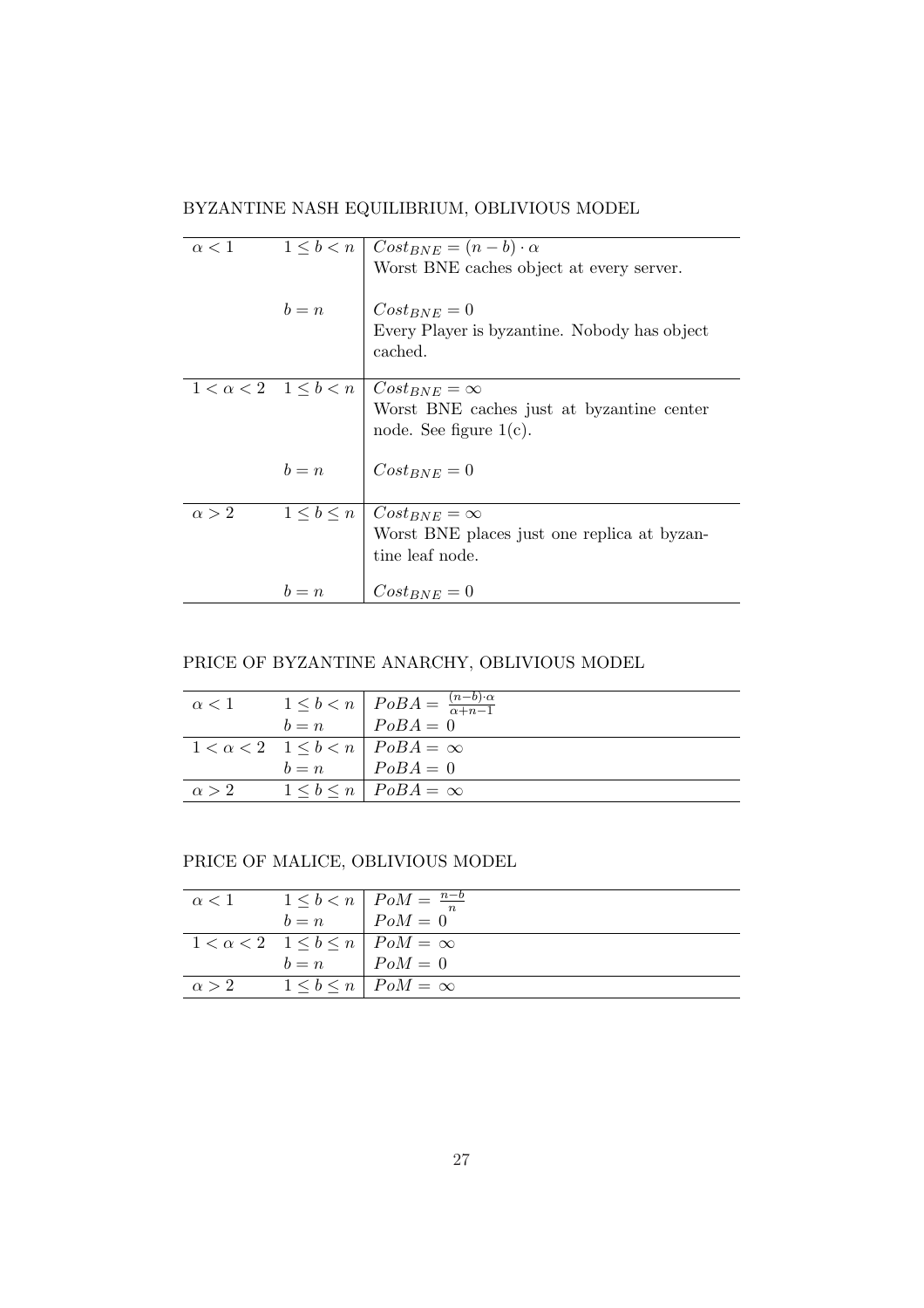BYZANTINE NASH EQUILIBRIUM, NON-OBLIVIOUS MODEL

| $\alpha < 1$ | $1 \leq b \leq n$ | $cost_{BNE} = s \cdot \alpha$                                     |
|--------------|-------------------|-------------------------------------------------------------------|
|              |                   | Worst BNE caches object at every server.                          |
|              |                   |                                                                   |
|              | $b=n$             | $cost_{BNE} = 0$                                                  |
|              |                   | Every Player is byzantine.                                        |
|              |                   |                                                                   |
|              |                   | $1 < \alpha < 2$ $1 \leq b < n-1$   $cost_{BNE} = s \cdot \alpha$ |
|              |                   | The worst BNE caches replicas at all nodes.                       |
|              |                   |                                                                   |
|              | $b = n$           | $cost_{BNE} = 0$                                                  |
|              |                   |                                                                   |
| $\alpha > 2$ | $1 \leq b < n$    | $cost_{BNE} = s \cdot \alpha$                                     |
|              |                   |                                                                   |
|              | $b = n$           | $cost_{BNE} = 0$                                                  |
|              |                   |                                                                   |

PRICE OF BYZANTINE ANARCHY, NON-OBLIVIOUS MODEL

| $\alpha < 1$ $1 \leq b < n$    | $\begin{array}{ c c } PoBA = \frac{s \cdot \alpha}{(n-1)+\alpha} \\ PoBA = 0 \end{array}$ |
|--------------------------------|-------------------------------------------------------------------------------------------|
| $b = n$                        |                                                                                           |
|                                | $1 < \alpha < 2$ $1 \le b < n-1$ $PoBA = \frac{s \cdot \alpha}{(n-1)+\alpha}$             |
| $b = n$                        | $PoBA = 0$                                                                                |
| $\alpha > 2$ $1 \leq b \leq n$ | $PoBA = \frac{s \cdot \alpha}{(n-1)+\alpha}$                                              |
| $b=n$                          | $PoBA = 0$                                                                                |

PRICE OF MALICE, NON-OBLIVIOUS MODEL

|  | $\alpha < 1$ $1 \leq b < n$ $\bigg\vert$ $\begin{array}{c} PoM = \frac{s \cdot \alpha}{n \cdot \alpha} < 1 \\ PoM = 0 \end{array}$                                                                                                     |
|--|----------------------------------------------------------------------------------------------------------------------------------------------------------------------------------------------------------------------------------------|
|  |                                                                                                                                                                                                                                        |
|  | $1 < \alpha < 2$ $1 \le b \le n$ $\bigg $ $\begin{array}{c} PoM = \frac{s \cdot \alpha}{(n-1)\alpha + 1} < 1 \\ b = n \end{array}$ $\bigg $ $\begin{array}{c} PoM = \frac{s \cdot \alpha}{(n-1)\alpha + 1} < 1 \\ PoM = 0 \end{array}$ |
|  |                                                                                                                                                                                                                                        |
|  | $\alpha > 2$ $1 \leq b < n$ $\boxed{PoM = \frac{s \cdot \alpha}{\alpha + 2(n-2)+1}}$                                                                                                                                                   |
|  | $b=n$ $PoM=0$                                                                                                                                                                                                                          |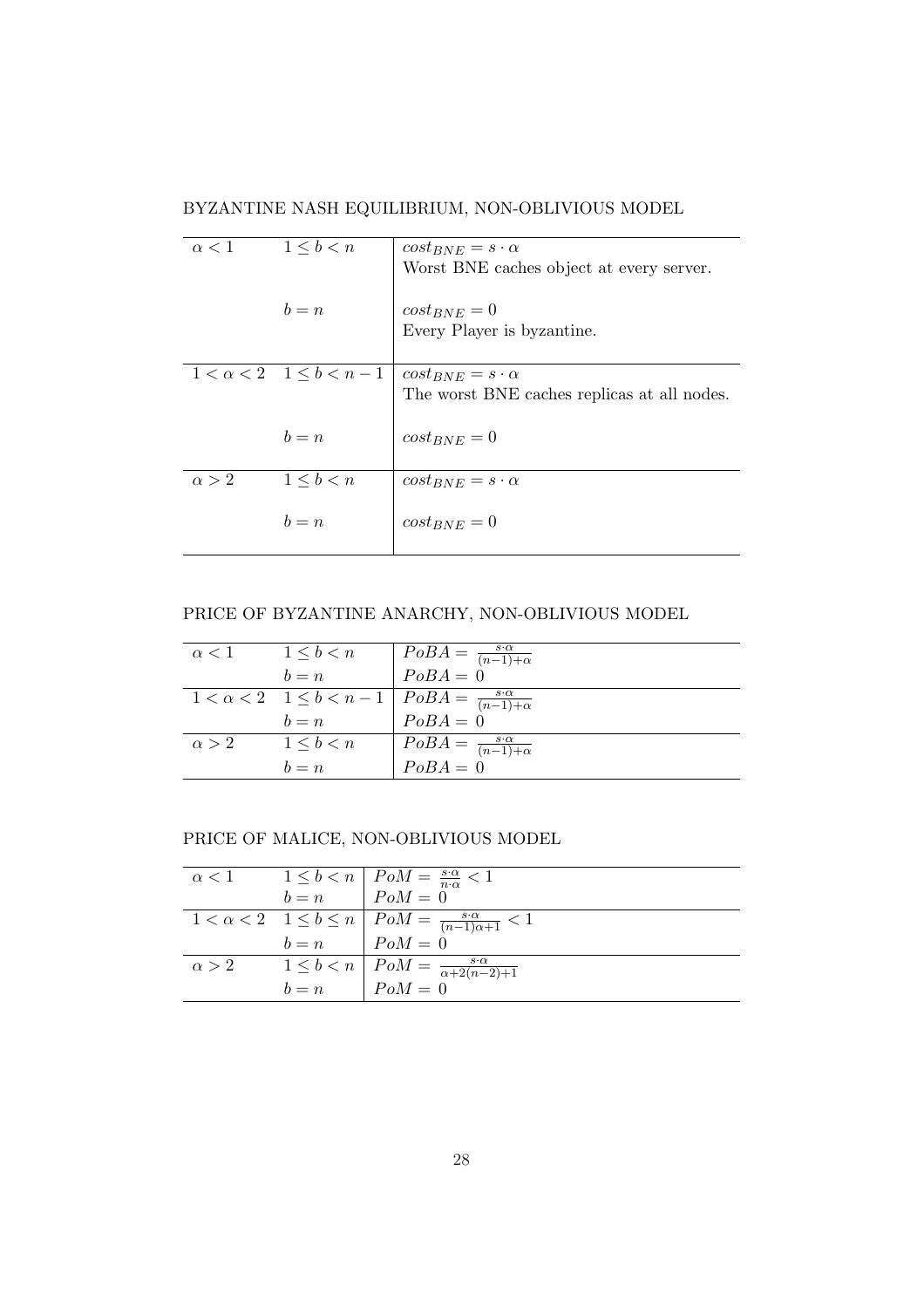# 6.3 Line

# SOCIAL OPTIMUM

| $\alpha < 1$ | $Cost_{NE} = \alpha \cdot n$                             | Social optimum caches object at ev-<br>ery server.                                                     |
|--------------|----------------------------------------------------------|--------------------------------------------------------------------------------------------------------|
|              |                                                          |                                                                                                        |
|              |                                                          | $1 < \alpha < n \mid Cost_{OPT} \in \Theta(\sqrt{\alpha} \cdot n)$ Social optimum places objects every |
|              |                                                          | $^{\prime}2\alpha.$                                                                                    |
|              |                                                          |                                                                                                        |
|              | $\alpha > n-1$   $Cost_{NE} = \alpha + \frac{(n-1)n}{2}$ | Social optimum still places replicas                                                                   |
|              |                                                          | every $\sqrt{2\alpha}$ .                                                                               |

# WORST NASH EQUILIBRIUM

| $\alpha < 1$ | $Cost_{NE} = n \cdot \alpha$                               | Worst NE caches object at every<br>server.                                                            |
|--------------|------------------------------------------------------------|-------------------------------------------------------------------------------------------------------|
|              | $1 < \alpha < n \mid Cost_{NE} \in \Theta(\alpha \cdot n)$ | Worst NE places replicas every $2\alpha$ , see                                                        |
|              |                                                            | figure $2(a)$ .                                                                                       |
|              |                                                            | $\alpha > n-1$ $\cos t_{NE} = \alpha + \frac{(n-1)n}{2}$ Worst NE places one replica at leaf<br>node. |

# PRICE OF ANARCHY

| $\alpha$ < 1   $PoA = 1$ |                                                     |
|--------------------------|-----------------------------------------------------|
|                          | $1 < \alpha < n \mid PoA \in \Theta(\sqrt{\alpha})$ |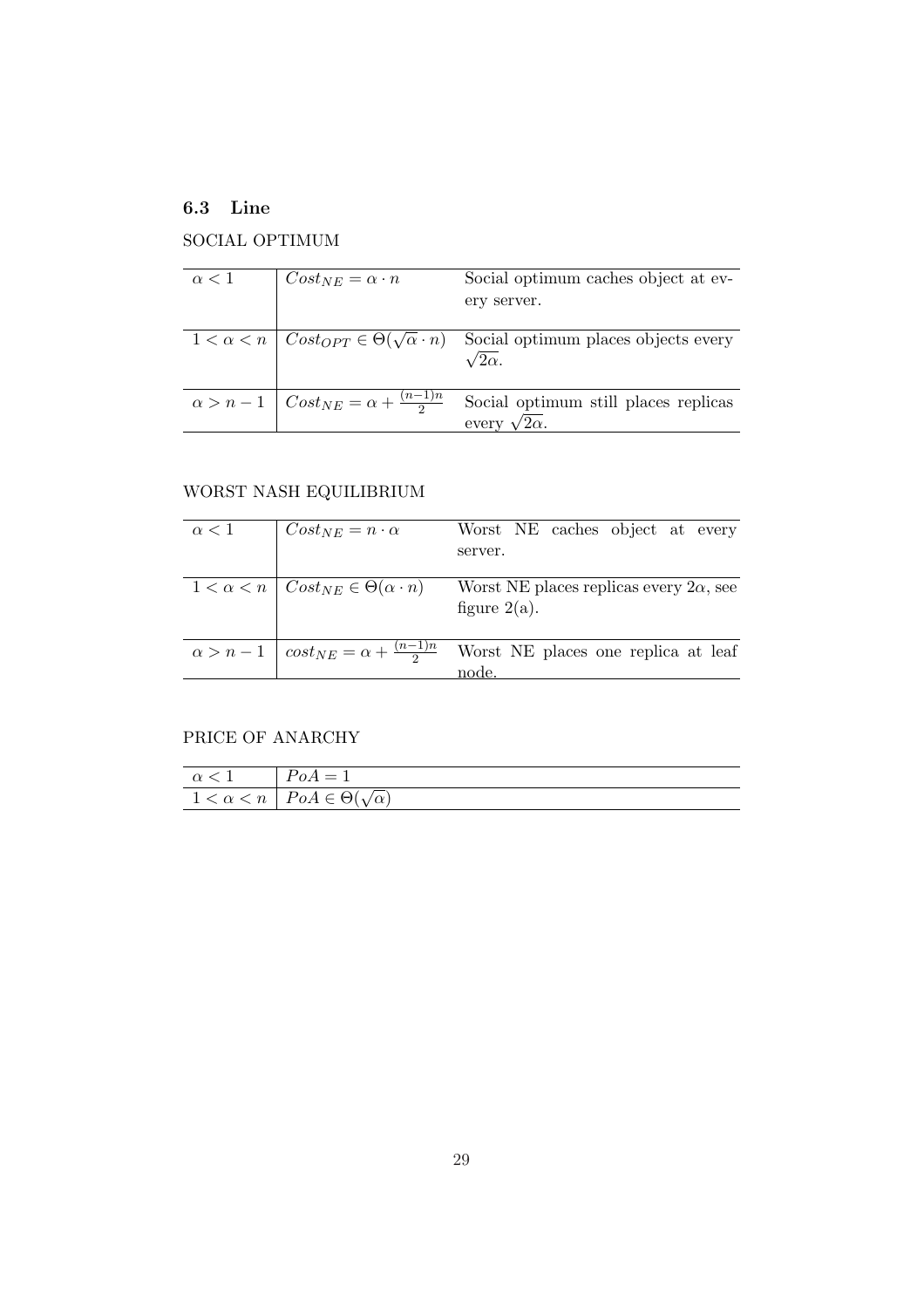BYZANTINE NASH EQUILIBRIUM, OBLIVIOUS MODEL

| $\alpha < 1$             |                       | $0 \leq b < n$ $cost_{BNE} = s \cdot \alpha$                                                            |
|--------------------------|-----------------------|---------------------------------------------------------------------------------------------------------|
|                          |                       | Worst BNE caches object at every server.                                                                |
|                          | $b=n$                 | $cost_{BNE} = 0$                                                                                        |
|                          |                       | Every Player is byzantine. Nobody has object                                                            |
|                          |                       | cached.                                                                                                 |
|                          |                       | $1 < \alpha < n \mid 0 \leq b < \frac{n}{2\alpha}$ $cost_{BNE} = \Theta(\alpha \cdot s + \alpha^2 b^2)$ |
|                          |                       | Worst BNE places replicas every $2\alpha$ , the Byzan-                                                  |
|                          |                       | tine Players are successively located every $2\alpha$ .                                                 |
|                          |                       | See figure $2(c)$ .                                                                                     |
|                          | $b=\frac{n}{2\alpha}$ | $cost_{BNE} = \infty$                                                                                   |
|                          |                       | Every player who pretends to cache is byzantine.                                                        |
|                          |                       | Nobody has object cached.                                                                               |
| $\alpha > n-1$   $b > 1$ |                       | $cost_{BNE} = \infty$                                                                                   |
|                          |                       | Worst BNE places one replica at leaf node. Be-                                                          |
|                          |                       | cause $b \ge 1$ nobody caches a copie.                                                                  |
|                          | $b = n$               | $cost_{BNE} = \infty$                                                                                   |

# PRICE OF BYZANTINE ANARCHY, OBLIVIOUS MODEL

|  | $\alpha < 1$ $\begin{array}{ccc} 0 \leq b < n & PoBA = \frac{s}{n} \\ b = n & PoBA = 0 \end{array}$ |
|--|-----------------------------------------------------------------------------------------------------|
|  | $1<\alpha$                                                                                          |
|  | $\alpha > n-1$   $b \ge 1$ $PoBA = \infty$                                                          |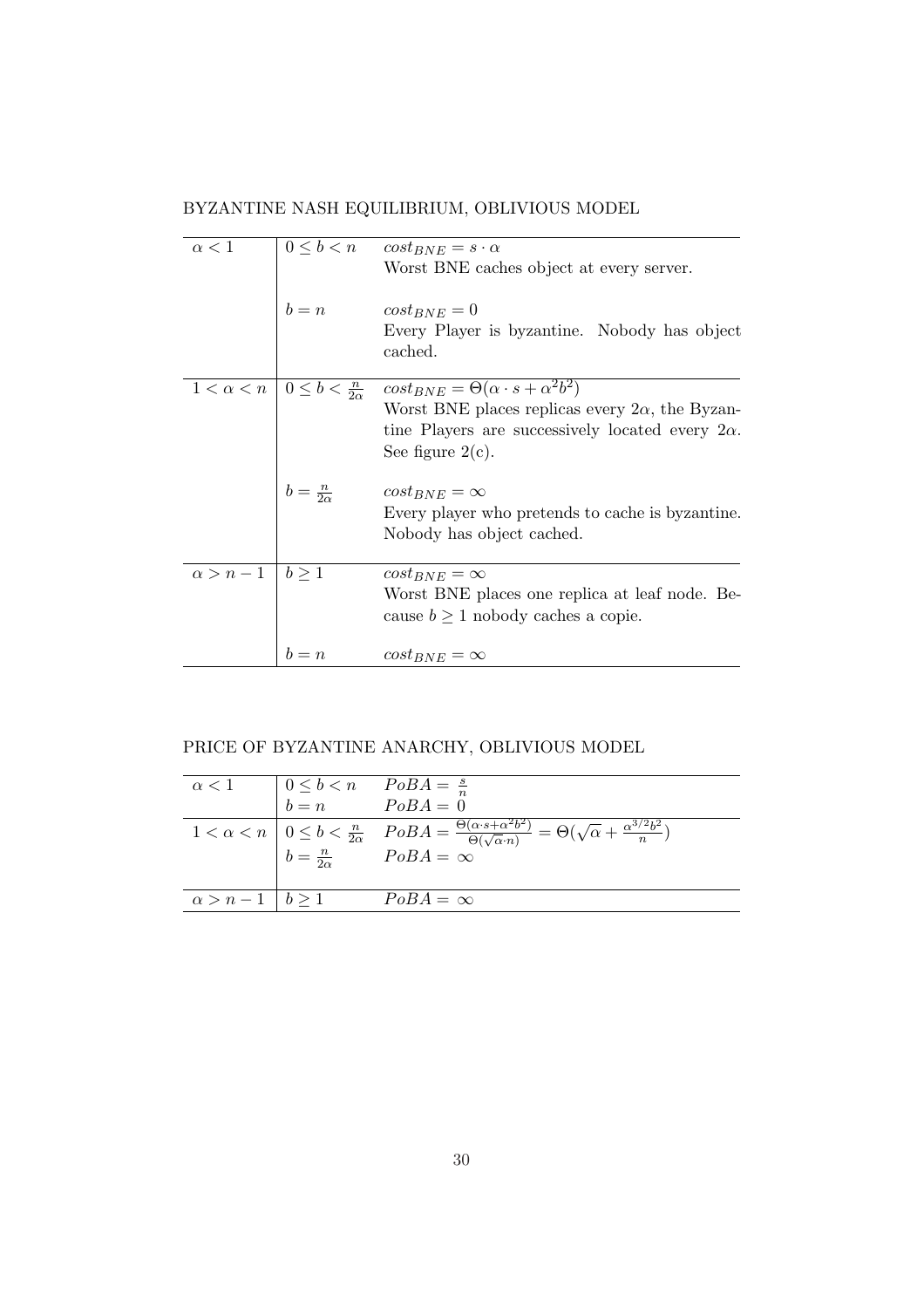PRICE OF MALICE, OBLIVIOUS MODEL

| $\alpha < 1$ | $\begin{array}{ccc} 0 \leq b < n & P o M = \frac{s}{n} \\ b = n & P o M = 0 \end{array}$ |                                                                                                                                                                                                                                                                                            |
|--------------|------------------------------------------------------------------------------------------|--------------------------------------------------------------------------------------------------------------------------------------------------------------------------------------------------------------------------------------------------------------------------------------------|
|              |                                                                                          | $1 < \alpha < n$ $0 \le b < \frac{n}{2\alpha}$ $PoM = \frac{\frac{\Theta(\alpha \cdot s + \alpha^2 b^2)}{\Theta(\sqrt{\alpha} \cdot n)}}{\frac{\Theta(\alpha \cdot n)}{\Theta(\sqrt{\alpha} \cdot n)}} = \Theta(1 + \frac{\alpha \cdot b^2}{n})$<br>$b = \frac{n}{2\alpha}$ $PoM = \infty$ |
|              | $\alpha > n-1$   $b > 1$ $PoM = \infty$                                                  |                                                                                                                                                                                                                                                                                            |

## BYZANTINE NASH EQUILIBRIUM, NON-OBLIVIOUS MODEL

| $\alpha < 1$ | $0 \leq b < n$                                  | $cost_{BNE} = s \cdot \alpha$<br>Worst BNE caches object at every server.                                                                                                                                                                                                |
|--------------|-------------------------------------------------|--------------------------------------------------------------------------------------------------------------------------------------------------------------------------------------------------------------------------------------------------------------------------|
|              | $b=n$                                           | $cost_{BNE} = 0$<br>Every Player is byzantine. Nobody has object<br>cached.                                                                                                                                                                                              |
|              | $1 < \alpha < n$ $0 \leq b < \frac{n}{4\alpha}$ | $\big  Cost_{BNE} \in \Omega(b \cdot s + \frac{\alpha \cdot s}{b} + \alpha^2)$<br>The intervals between two cached copies are<br>of size $\frac{4\alpha}{b}$ . If a player supposes b players are<br>byzantine around him, he experiences again a<br>size of $2\alpha$ . |

## PRICE OF BYZANTINE ANARCHY, NON-OBLIVIOUS MODEL

| $\alpha$ < 1 | $0 \leq b < n$   $PoBA = \frac{s}{n}$<br>$b=n$ | $PoBA = \overset{n}{0}$                                                                                                                                                                      |
|--------------|------------------------------------------------|----------------------------------------------------------------------------------------------------------------------------------------------------------------------------------------------|
|              |                                                | $\boxed{1 < \alpha < n \quad 0 \leq b < \frac{n}{\frac{4\alpha}{\alpha}} \quad \boxed{PoBA = \frac{\Omega(b \cdot s + \frac{\alpha \cdot s}{b} + \alpha^2)}{\Theta(\sqrt{\alpha} \cdot n)}}$ |

## PRICE OF MALICE, NON-OBLIVIOUS MODEL

| $\alpha < 1$ | $\begin{array}{c c}\n0 \leq b < n & PoM = \frac{s}{n} \\ b = n & PoM = 0\n\end{array}$ |                                                                                                                                                                                                            |
|--------------|----------------------------------------------------------------------------------------|------------------------------------------------------------------------------------------------------------------------------------------------------------------------------------------------------------|
|              |                                                                                        | $1 < \alpha < n$ $0 \leq b < \frac{n}{4\alpha}$ $PoM = \frac{\Omega(b \cdot s + \frac{\alpha \cdot s}{b} + \alpha^2)}{\Theta(\alpha \cdot n)} = \Omega(\frac{b}{\alpha} + \frac{1}{b} + \frac{\alpha}{n})$ |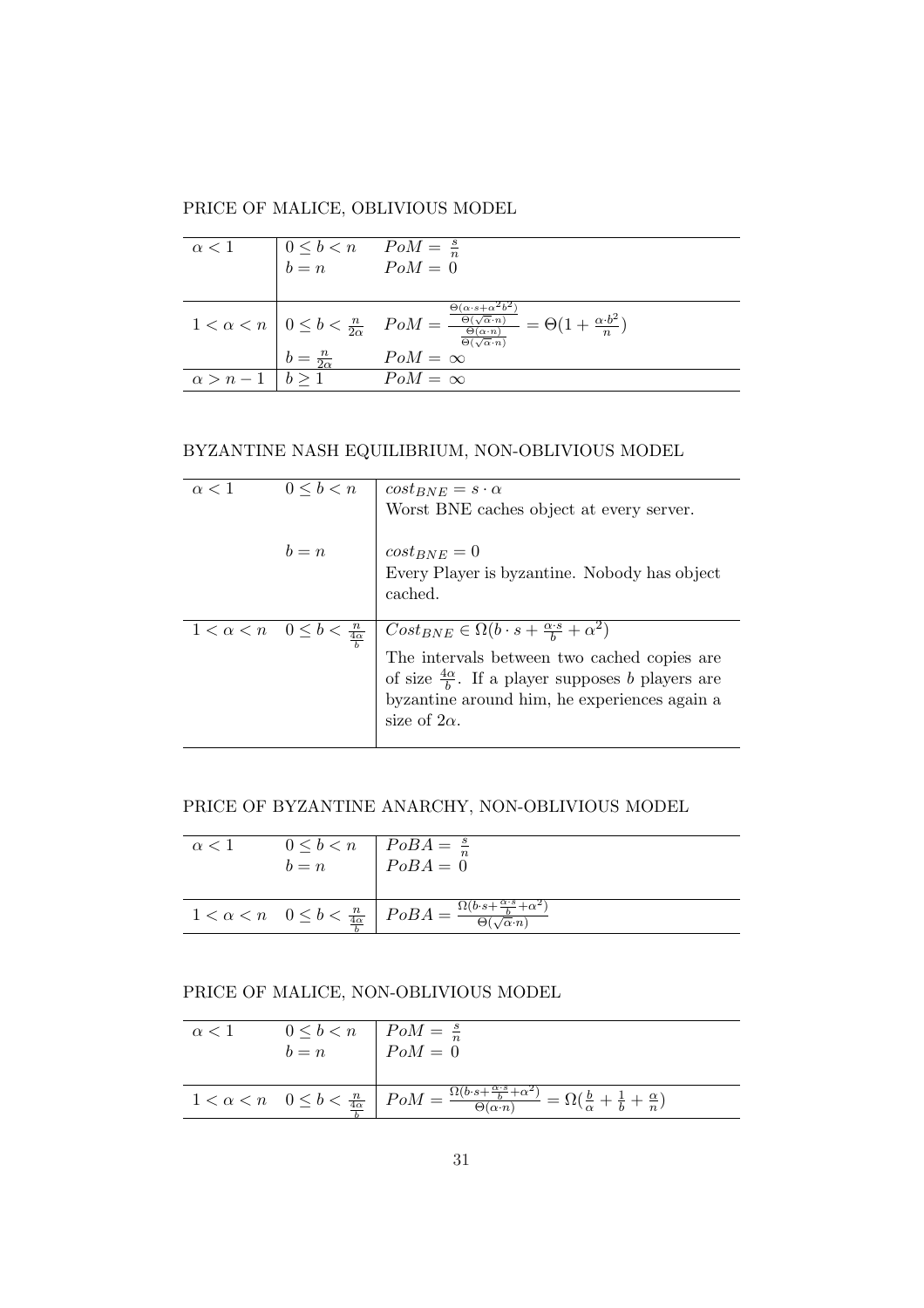# 6.4 Grid

# SOCIAL OPTIMUM

| $\alpha < 1$ $Cost_{OPT} = \alpha \cdot n$                        |
|-------------------------------------------------------------------|
| $1 < \alpha < n \mid Cost_{OPT} \in \Theta(\alpha^{1/3} \cdot n)$ |

# WORST NASH EQUILIBRIUM

| $\alpha < 1$ | $Cost_{NE} = \alpha \cdot n$ | Worst NE caches object at every server.<br>Social optimum as well.                                    |
|--------------|------------------------------|-------------------------------------------------------------------------------------------------------|
|              |                              | $1 < \alpha < n$ Cost <sub>NE</sub> = $\Theta(\alpha \cdot n)$ Worst NE places objects in both dimen- |
|              |                              | sions every $2\alpha$ .                                                                               |

# PRICE OF ANARCHY

|                         | $=$ $\pm$                                                                                                                      |
|-------------------------|--------------------------------------------------------------------------------------------------------------------------------|
| $\,n$<br>$1 < \alpha <$ | $\Theta(\alpha \cdot n)$<br>$\alpha = \alpha^{2/3}$<br>$PoA =$<br>$\overline{\sim}$ $\sqrt{1/2}$<br>$\cap$<br>$H \sim 10^{-1}$ |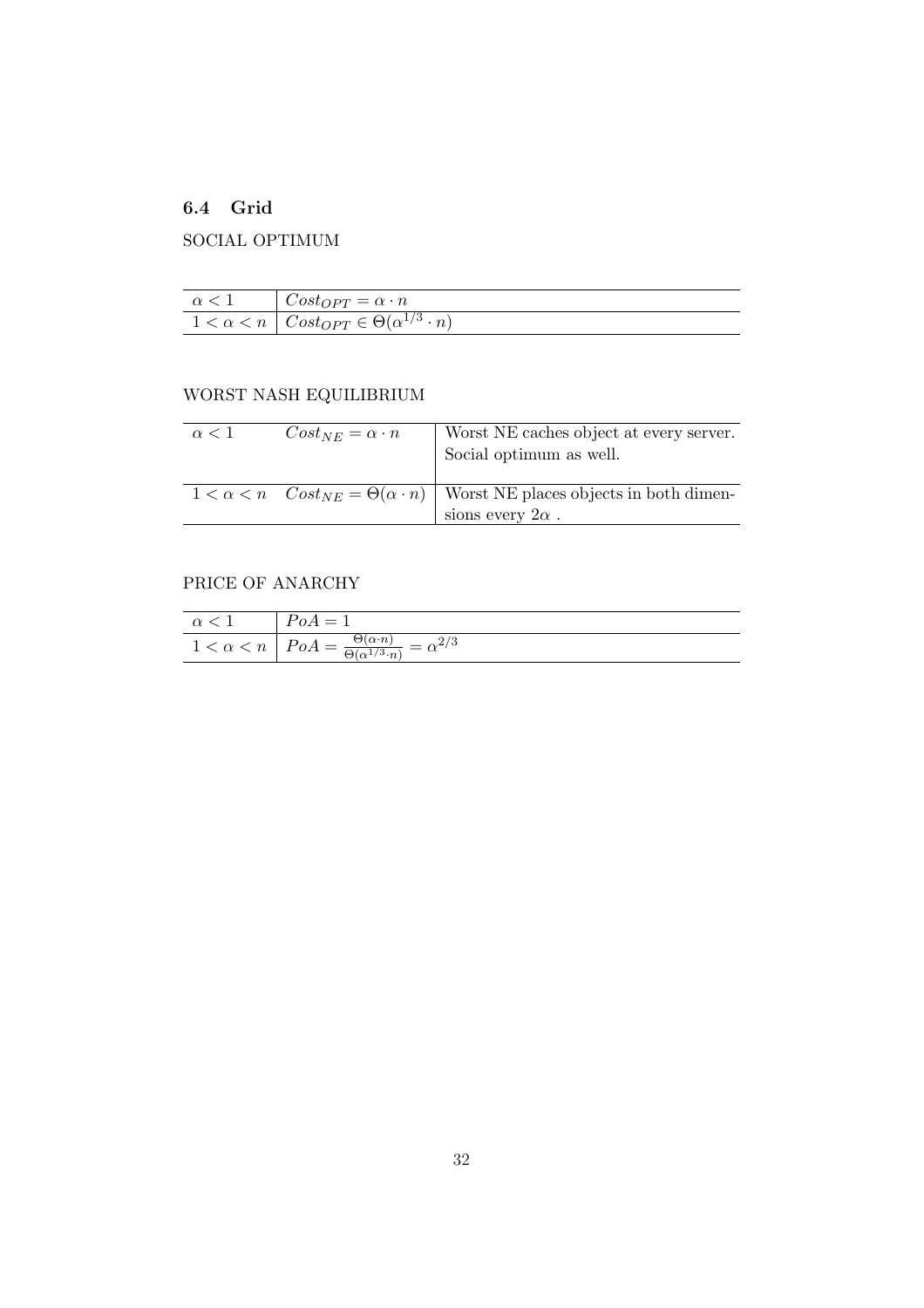BYZANTINE NASH EQUILIBRIUM, OBLIVIOUS MODEL

| $\alpha < 1$              | $0 \leq b < n$               | $\cos t_{BNE} = s \cdot \alpha$<br>Worst BNE caches object at every server. Social                                                                                                                                                                                                      |
|---------------------------|------------------------------|-----------------------------------------------------------------------------------------------------------------------------------------------------------------------------------------------------------------------------------------------------------------------------------------|
|                           |                              | optimum as well.                                                                                                                                                                                                                                                                        |
|                           | $b = n$                      | $cost_{BNE} = 0$                                                                                                                                                                                                                                                                        |
|                           |                              | Every Player is byzantine. Nobody has object<br>cached.                                                                                                                                                                                                                                 |
|                           |                              | $1 < \alpha < n$ $0 \leq b < \frac{n}{2\alpha^2}$ $\cos t_{BNE} = \Theta(\alpha \cdot s + \alpha^3 \cdot b \cdot \sqrt{b})$<br>Worst BNE places replicas every $2\alpha$ in both di-<br>mensions. The Byzantine Players form a largest<br>possible "byzantine" area (compare drawings). |
|                           | $b \geq \frac{n}{2\alpha^2}$ | $cost_{BNE} = \infty$<br>Every player who pretends to cache is byzantine.<br>Nobody has object cached.                                                                                                                                                                                  |
| $\alpha > n-1$ $b \geq 1$ |                              | $cost_{BNE} = \infty$<br>Worst BNE places one replica at leaf node. Be-<br>cause $b \ge 1$ nobody caches a copie.                                                                                                                                                                       |

# PRICE OF BYZANTINE ANARCHY, OBLIVIOUS MODEL

| $\alpha < 1$           | $0 \leq b < n$ $\begin{array}{c} 0 \leq b < n \\ b = n \end{array}$ $\begin{array}{c} PoBA = \frac{s}{n} \\ PoBA = 0 \end{array}$ |                                                                                                    |
|------------------------|-----------------------------------------------------------------------------------------------------------------------------------|----------------------------------------------------------------------------------------------------|
|                        |                                                                                                                                   | $\boxed{1<\alpha$                                                                                  |
|                        | $b \geq \frac{n}{2\alpha^2}$                                                                                                      | To compare: $PoBA_{LINE} \in \Theta(\sqrt{\alpha} + \frac{\alpha^{3/2}b^2}{n})$<br>$PoBA = \infty$ |
| $\alpha > n-1$ $b > 1$ |                                                                                                                                   | $PoBA = \infty$                                                                                    |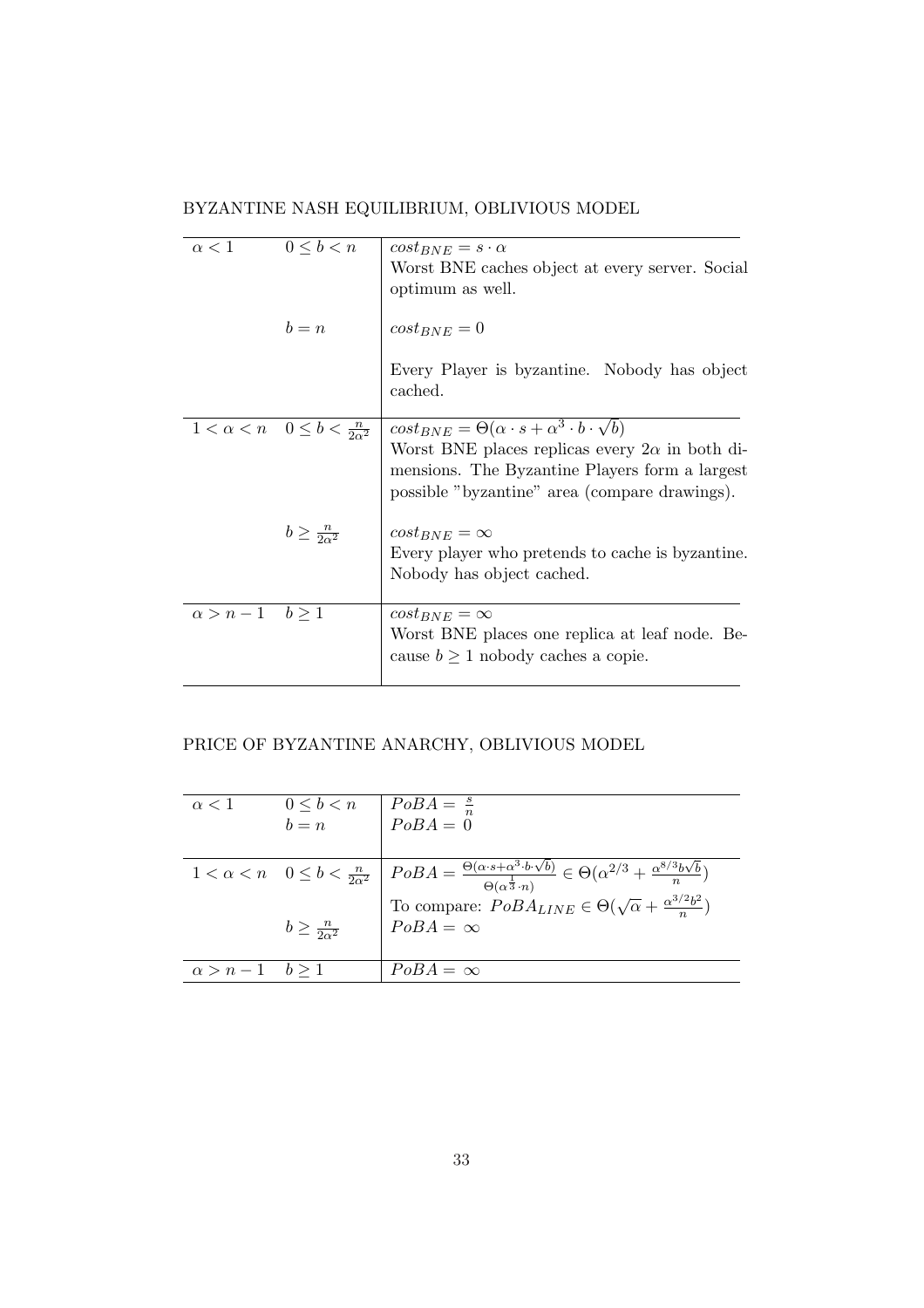PRICE OF MALICE, OBLIVIOUS MODEL

|                        | $\alpha < 1$ $0 \le b < n$ $\begin{array}{c}$ $PoM = \frac{s}{n} \\ b = n \end{array}$ $PoM = 0$ |                               |
|------------------------|--------------------------------------------------------------------------------------------------|-------------------------------|
|                        |                                                                                                  | $\begin{array}{c c} 1<\alpha$ |
|                        | $b \geq \frac{n}{2\alpha^2}$                                                                     | $POM = \infty$                |
| $\alpha > n-1$ $b > 1$ |                                                                                                  | $PoM = \infty$                |

BYZANTINE NASH EQUILIBRIUM, NON-OBLIVIOUS MODEL

| $\alpha < 1$              | $0 \leq b < n$               | $\cos t_{BNE} = s \cdot \alpha$                                                                                                                                                                                       |
|---------------------------|------------------------------|-----------------------------------------------------------------------------------------------------------------------------------------------------------------------------------------------------------------------|
|                           |                              | Worst BNE caches object at every server. Social                                                                                                                                                                       |
|                           |                              | optimum as well.                                                                                                                                                                                                      |
|                           | $b=n$                        | $cost_{BNE} = 0$                                                                                                                                                                                                      |
|                           |                              | Every Player is byzantine. Nobody has object<br>cached.                                                                                                                                                               |
|                           |                              | $1 < \alpha < n$ $0 \leq b < \frac{n}{2\alpha^2} \left( \frac{\text{Cost}_{BNE}}{4\alpha} \in \Omega\left(\frac{b \cdot s}{\alpha} + \frac{s}{2} + \frac{\alpha^3}{b}\right) \right)$<br>$d=\frac{4\alpha}{\sqrt{b}}$ |
|                           | $b \geq \frac{n}{2\alpha^2}$ | $cost_{BNE} = \infty$                                                                                                                                                                                                 |
|                           |                              | Every player who pretends to cache is Byzantine.<br>Nobody has object cached.                                                                                                                                         |
| $\alpha > n-1$ $b \geq 1$ |                              | $cost_{BNE} = \infty$<br>Worst BNE places one replica at leaf node. Be-<br>cause $b \ge 1$ nobody caches a copie. Social opti-<br>mum still places replicas every $\sqrt{2\alpha}$ .                                  |
|                           | $b=n$                        | $cost_{BNE} = \infty$                                                                                                                                                                                                 |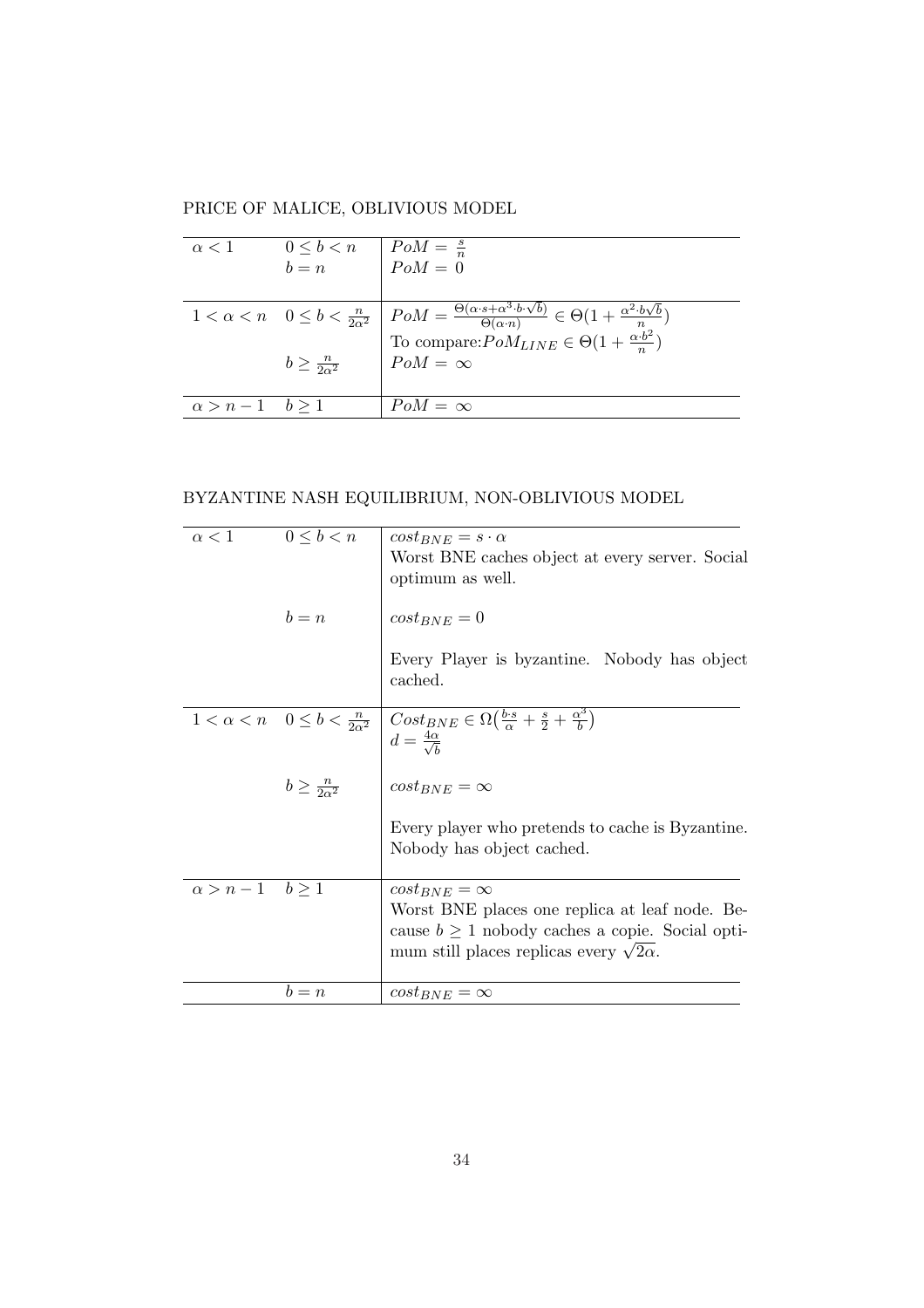PRICE OF BYZANTINE ANARCHY, NON-OBLIVIOUS MODEL

|                        | $\alpha < 1$ $0 \le b < n$ $PoB\overline{A} = \frac{s}{n}$<br>$b = n$ $PoBA = 0$ |                                                                                                                                                                                                                                                                                                                                                                                                                         |
|------------------------|----------------------------------------------------------------------------------|-------------------------------------------------------------------------------------------------------------------------------------------------------------------------------------------------------------------------------------------------------------------------------------------------------------------------------------------------------------------------------------------------------------------------|
|                        |                                                                                  | $\begin{array}{c c} 1<\alpha < n & 0\leq b < \frac{n}{2\alpha^2} \end{array} \left  \begin{array}{c} PoBA = \frac{\Omega(\frac{b \cdot s}{\alpha} + \frac{s}{2} + \frac{\alpha^3}{b})}{\Theta(\alpha^{1/3} \cdot n)} \in \Omega(\frac{b}{\alpha^{4/3}} + \frac{\alpha^{8/3}}{b \cdot n}) \\ \text{To compare: } PoBA_{LINE} \in \Omega(\sqrt{\alpha} + \frac{\alpha^{3/2}b^2}{n}) \\ PoBA = \infty \end{array} \right.$ |
|                        |                                                                                  |                                                                                                                                                                                                                                                                                                                                                                                                                         |
| $\alpha > n-1$ $b > 1$ |                                                                                  | $PoBA = \infty$                                                                                                                                                                                                                                                                                                                                                                                                         |

PRICE OF MALICE, NON-OBLIVIOUS MODEL

|                        | $\alpha < 1$ $0 \le b < n$ $\begin{array}{c}$ $PoM = \frac{s}{n} \\ b = n \end{array}$ $PoM = 0$ |                             |
|------------------------|--------------------------------------------------------------------------------------------------|-----------------------------|
|                        |                                                                                                  |                             |
|                        |                                                                                                  | $\begin{array}{c} 1<\alpha$ |
|                        |                                                                                                  |                             |
|                        |                                                                                                  |                             |
|                        | $b \geq \frac{n}{2\alpha^2}$                                                                     | $PoM = \infty$              |
|                        |                                                                                                  |                             |
| $\alpha > n-1$ $b > 1$ |                                                                                                  | $PoM = \infty$              |